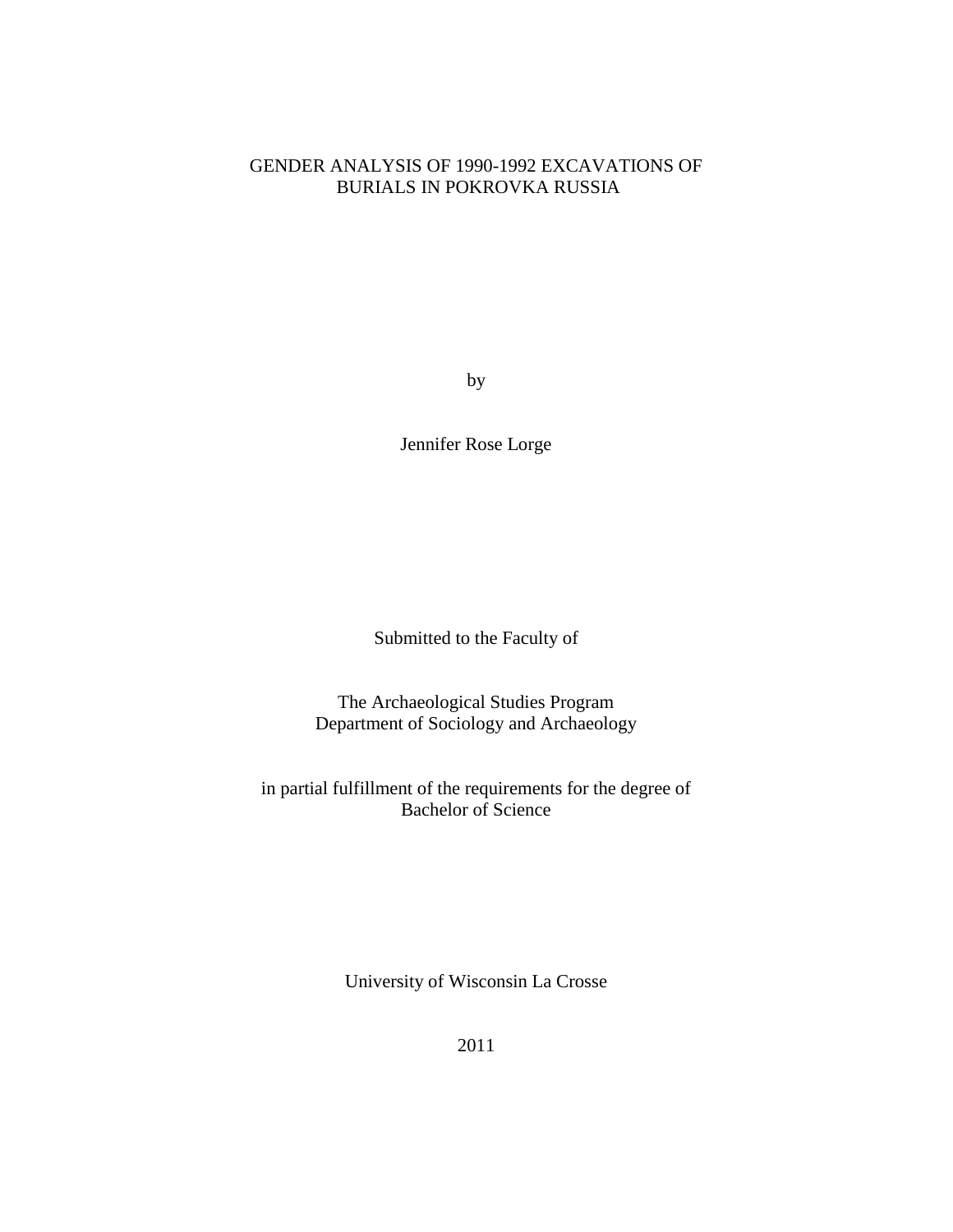Copyright © 2011 by Jennifer Rose Lorge All Rights Reserved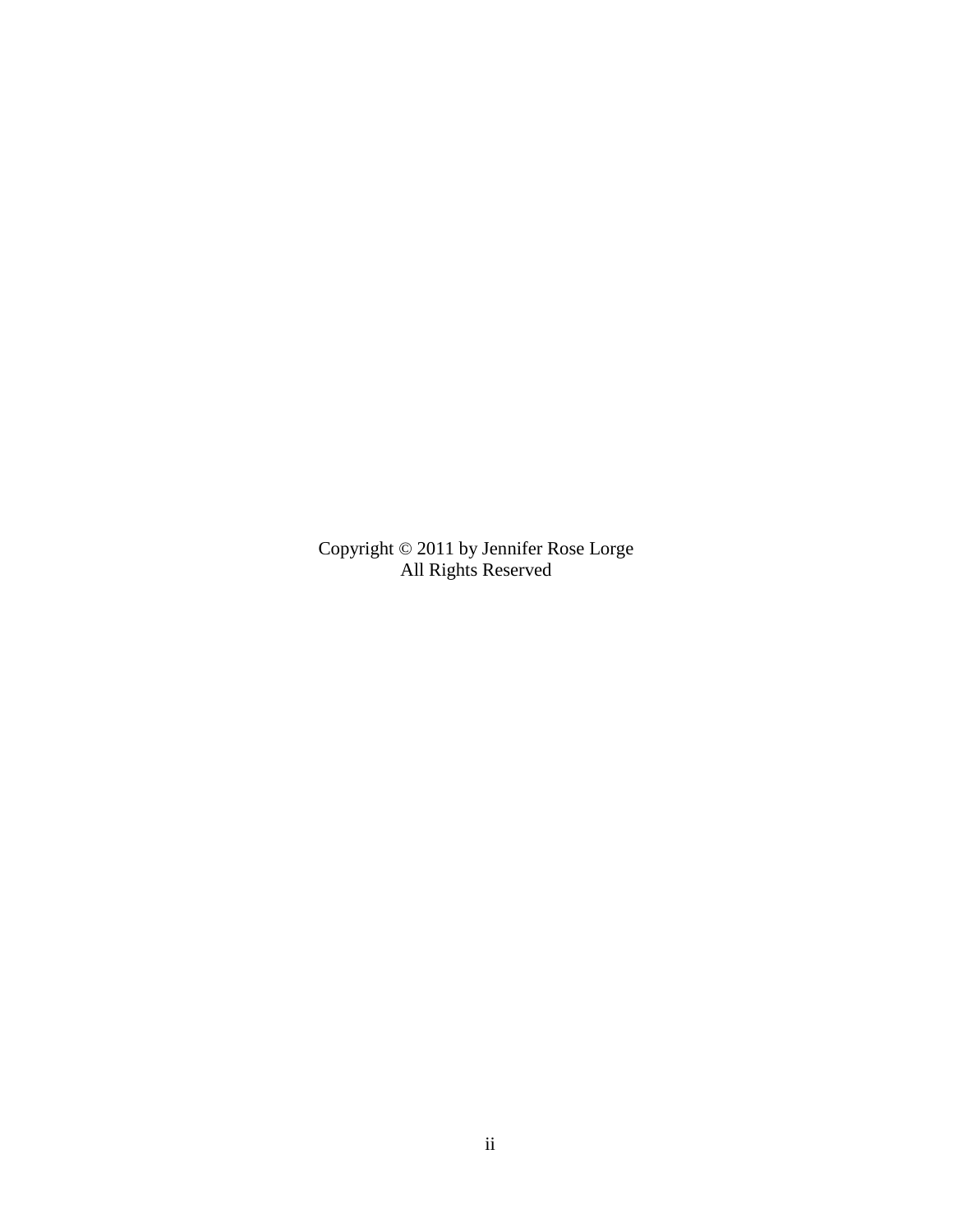# GENDER ANALYSIS OF 1990-1992 EXCAVATIONS OF BURIALS IN POKROVKA RUSSIA

Jennifer Rose Lorge, B.S.

University of Wisconsin – La Crosse, 2011

The following work examines in detail the data recovered from the 1990-1992 burial excavations at the site of Pokrovka in southern Russia dating from the second half of the second millennium B.C. to fourteen century A.D. The objective is to evaluate the grave goods found among male and female Early Sarmatian nomads with a specific emphasis on the distribution of artifacts traditionally associated with weaponry, religion and weaving. This study is attempting to reinforce and reevaluate interpretations in regards to the gender roles of Iron Age nomads inhabiting the Eurasian steppes. This study will show that nomadic men were involved in religion and weaving more than previously thought, and women may not have been the so called "warriors" as they have been described.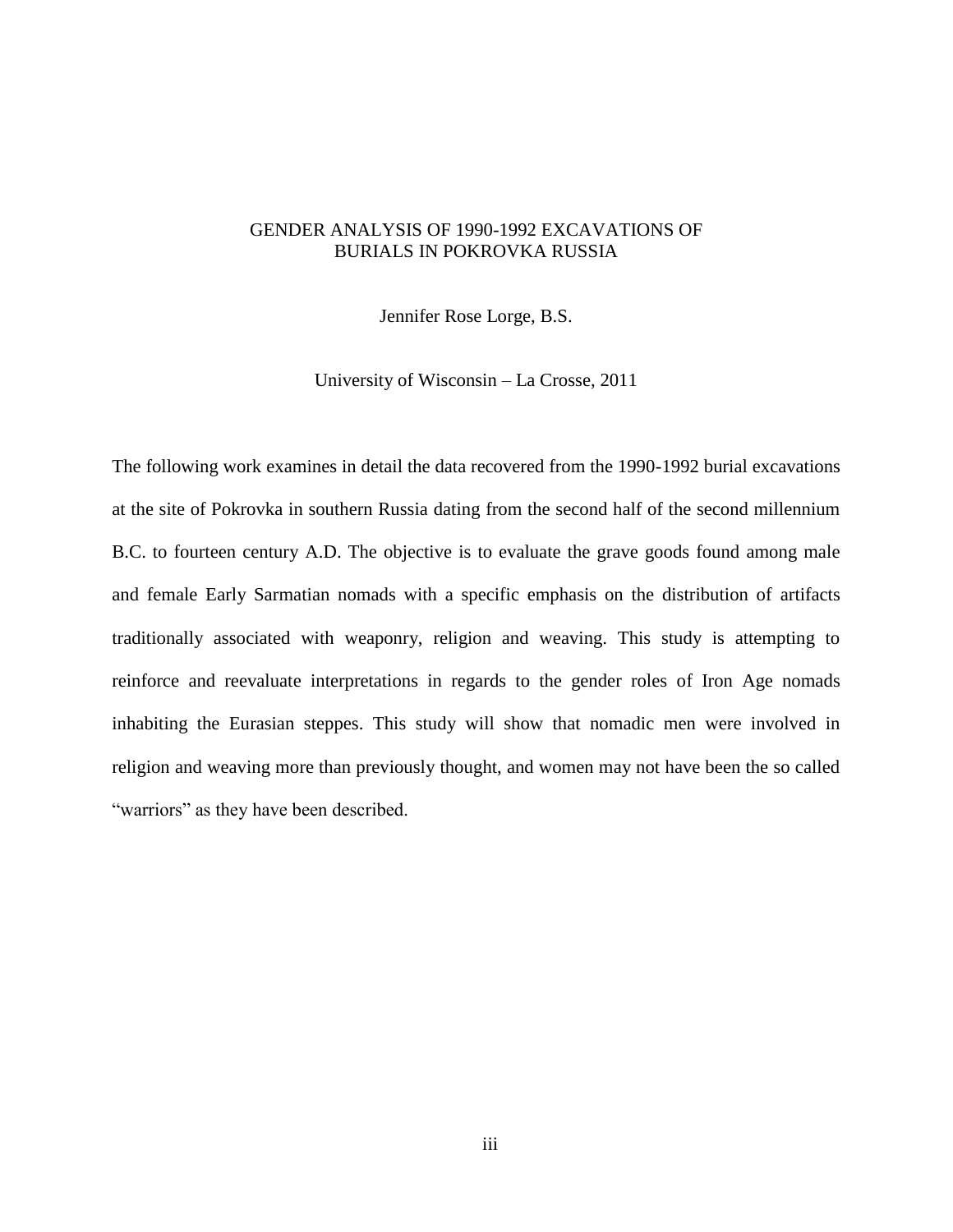### **ACKNOWLEDGEMENTS**

First, I would like to thank the Archaeology/Sociology department faculty at the University of Wisconsin - La Crosse for teaching me, and giving me the knowledge I need for all of my future endeavors.

I would like the thank Dr. Jeannine Davis-Kimball for kindly entrusting me with her personal books about the Pokrovka excavations. She was gracious enough to respond (and promptly at that) to my inquiries about her excavations. Her books, research, and excavations proved vital in my study.

Dr. David Anderson, our senior thesis advisor, for the time and effort he put forth. For reading all the drafts I, as well as my fellow students, have written. You were the first teacher I had when I started my undergraduate Archaeology education, and now you are the last. I am thankful for the three years of education you have presented me with. I have learned a great deal from you.

Dr. Connie Arzigian for all the help you gave me on this project. You were the one who introduced me to the women warriors of Russia. You helped me to collect my thoughts, kept me moving on the right track, and edited my drafts. After every discussion with you, I always left with a clear mind and positive outlook. Without you I would not have completed this study. Thank you for being there since day one of my project.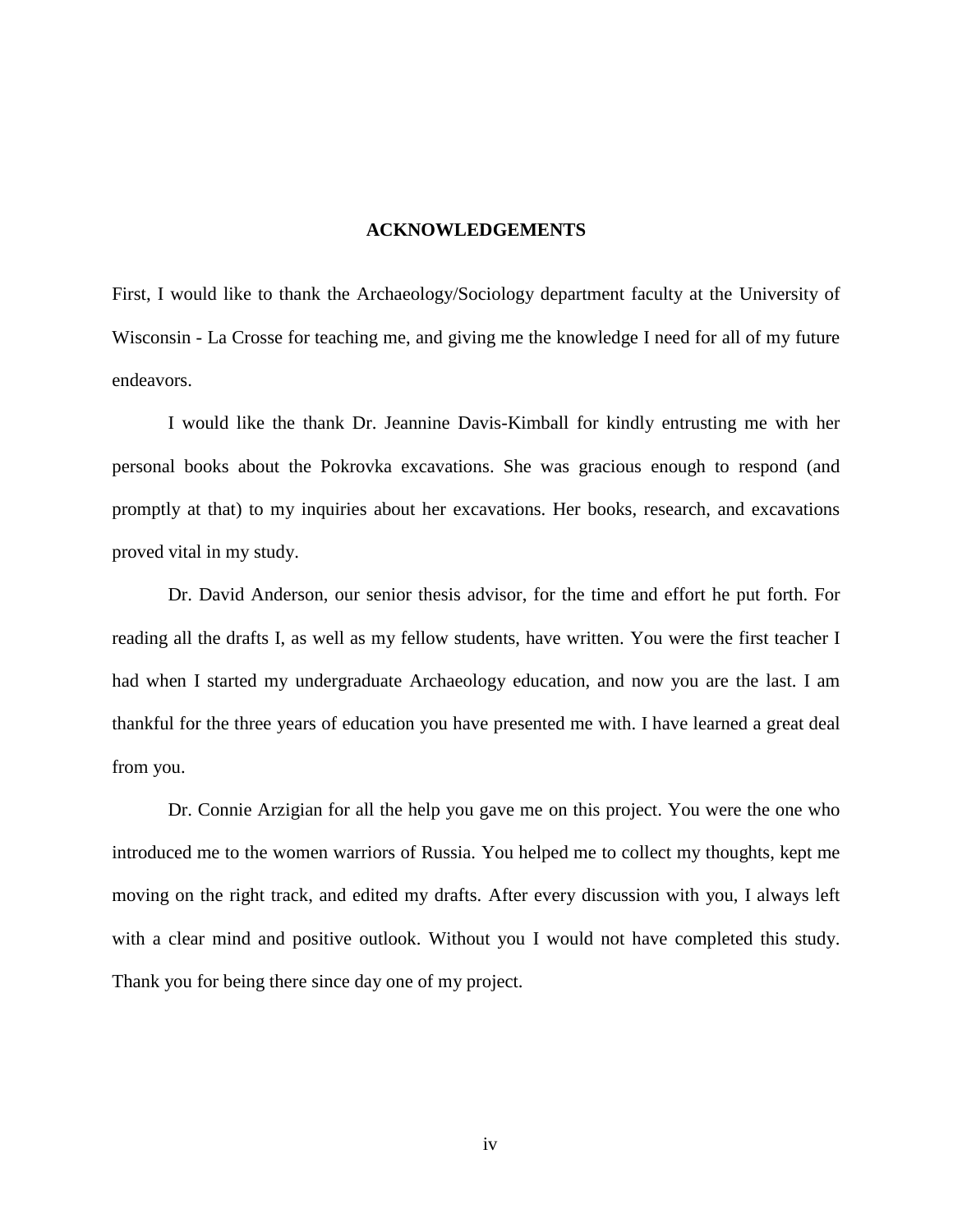Thank you to my peer editors, Jonathon Bless and Eliana De La Rosa, who read and reread the drafts of my paper many times, and the rest of my classmates for listening to my many public presentations.

In closing I would like to thank my family, especially my mother and my sister, for helping me, loving, and supporting me through everything. It is because of you that I am who I am today. Thank you.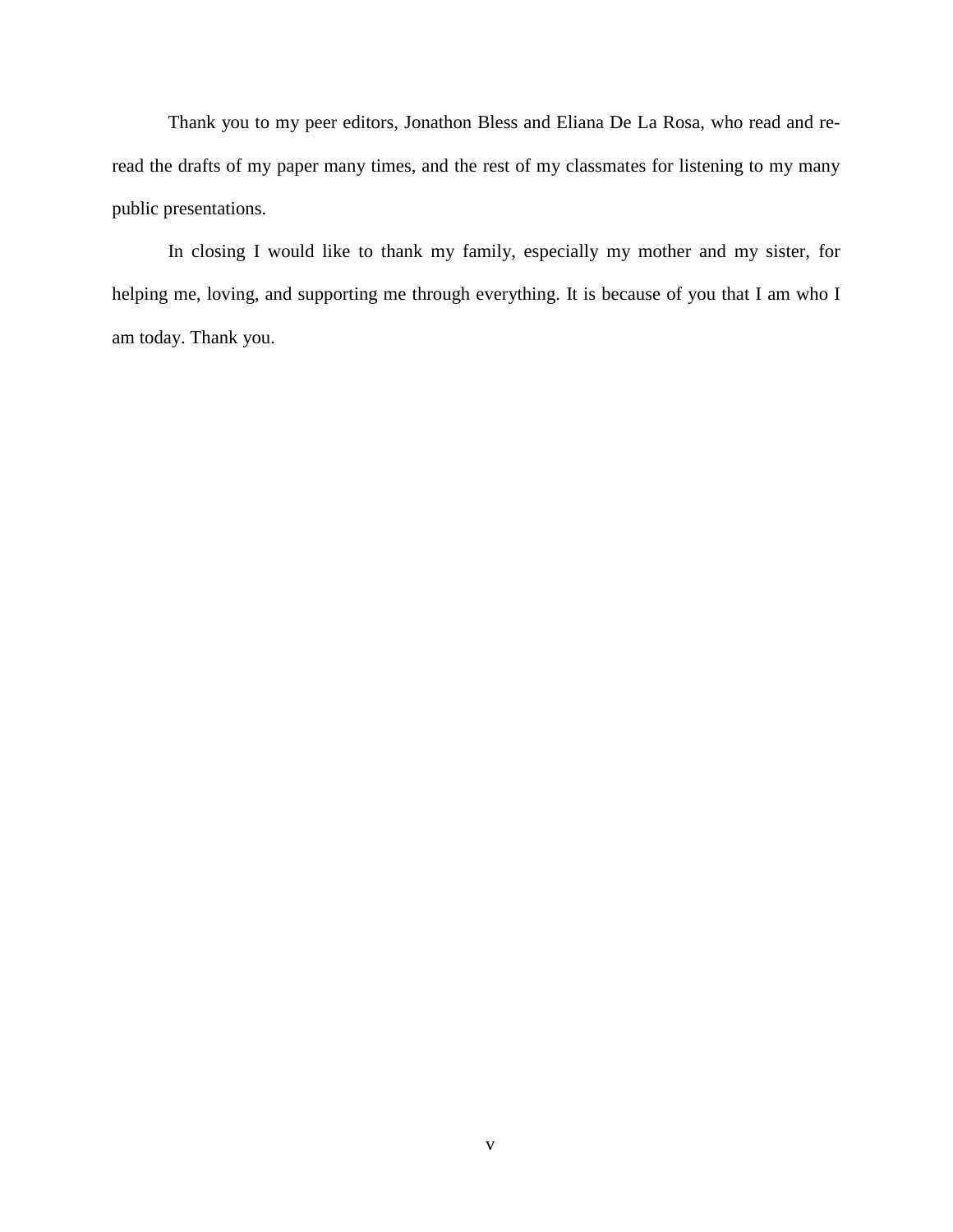#### **INTRODUCTION**

Across the Eurasian steppes lie the burial mounds, or *kurgans*, of Sauro-Sarmatian nomads of 2,500 years ago. Without a written language, there are only ethnographies, archaeology, and the limited accounts of Greek historians to help reconstruct their past. Sauromatians were believed to be ancestors of the Amazons. Amazons, according to Greek legend, were powerful man-hating women warriors. Men were their enemy; only to be used for procreation. They despised males so much that if they gave birth to a son they killed or crippled him (Webster Wilde 1999).

This mythical tale of warrior women created intrigue among scholars as women of the steppes were found to be buried with weapons; especially because these finds were so close to the fabled homeland of the Amazons, near the Black Sea (Webster Wilde 1999). But were these weapons really used for fighting and warfare? Did these women use their tools in the same way as the men of their tribes?

Ancient nomadic civilizations appear to blur gender roles in a way that previous archaeologists had never taken into consideration. When the first *kurgans* of Eurasia were excavated, it was assumed any burial that contained weapons was that of a man (Webster Wilde 1999), and any burials that contained artifacts associated with domestic duties was that of a woman. But in the Eurasian steppes this is not always the case.

According to interpretations about these women buried with weapons they were fierce warriors in battle. At the end of these interpretations, scholars add as a side note that the warrior women were probably either back up forces only called upon when necessary, or defenders of their homes (Davis-Kimball 2002; Webster Wilde 1999), but there is no evidence yet to back up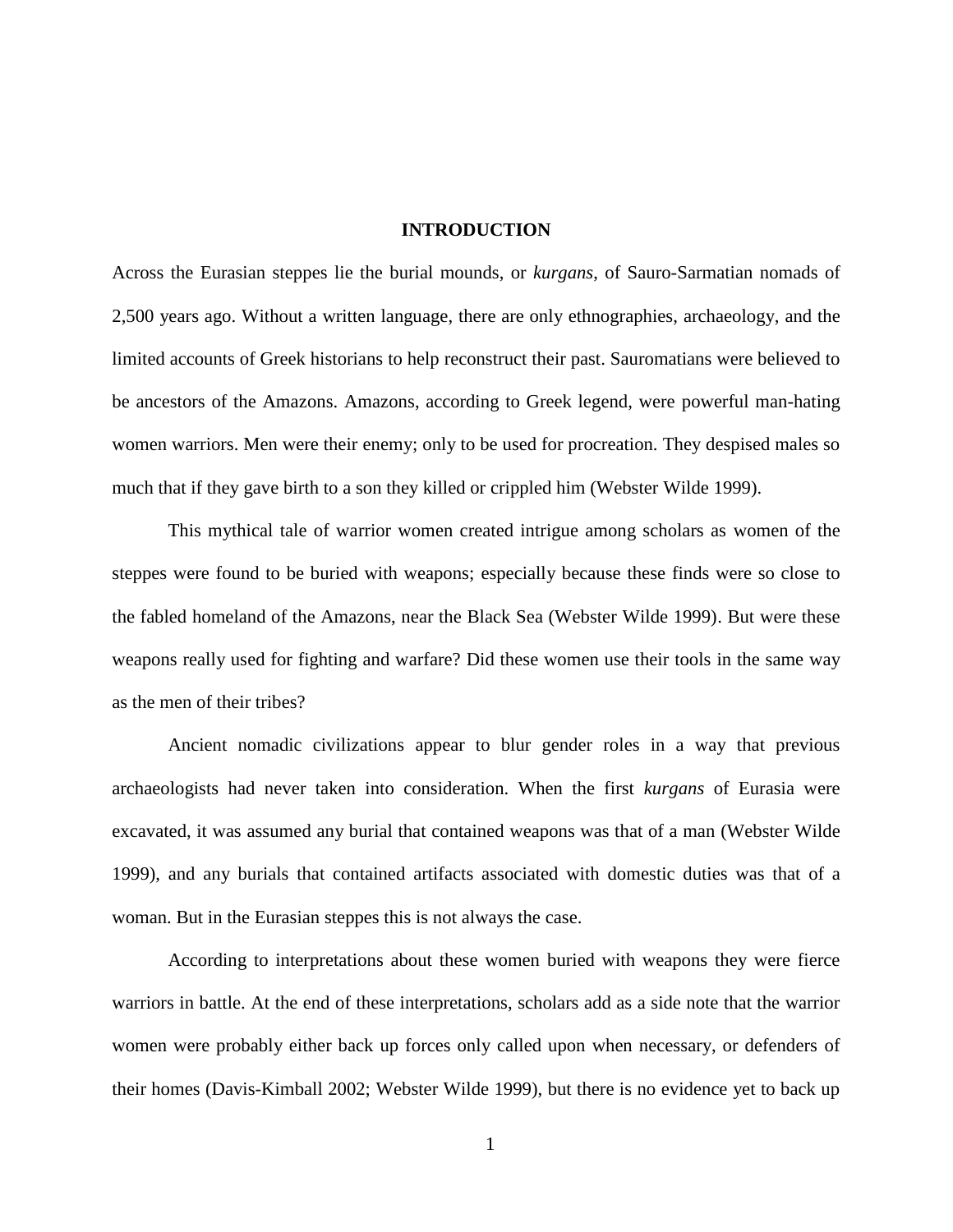these assumptions. Nomads needed to be self-reliant, so that they could operate and protect their encampments while others were gone trading and fighting (Davis-Kimball 2001). This would lead to a few well rounded individuals with diverse skills, and this notion should be seen among grave goods. The more variety of goods, the more skills the individual could perform.

In contrast to the multiple interpretations as to the role of women in nomadic steppe societies, there has been little speculation about the role of men other than that the vast majorities were fierce warriors. However, there is little data to support this simplistic statement.

This study will use raw data from the burials uncovered during the 1990-1992 excavations of Pokrovka, Russia to examine differences and commonalities between specific grave goods according to biological sex in an attempt to determine alternative theories pertaining to the roles of men and women in Sauro-Sarmatian nomadic societies.

#### **BACKGROUND**

The Eurasian steppes are located between modern day Ukraine in the west, and just past the Tien Shan and Altai mountain ranges of central Asia in the east. (Figure 1). This 6,000 mile expanse of land contains a harsh environment including deserts, grasslands, and mountain ranges. In the summer, the temperatures can reach as high as 130 degrees Fahrenheit, while the winter season can drop to as low as -30 degrees Fahrenheit (Davis-Kimball 2002:xiii).

The nomads of this region in the past and present migrate from season to season in search of grazing pastures. The first peoples of the steppe were originally hunters, and began traveling due to the natural seasonal migration patterns of the wild animals they hunted. About 3,000 years ago, these hunters transitioned into herdsmen because this occupation produced readily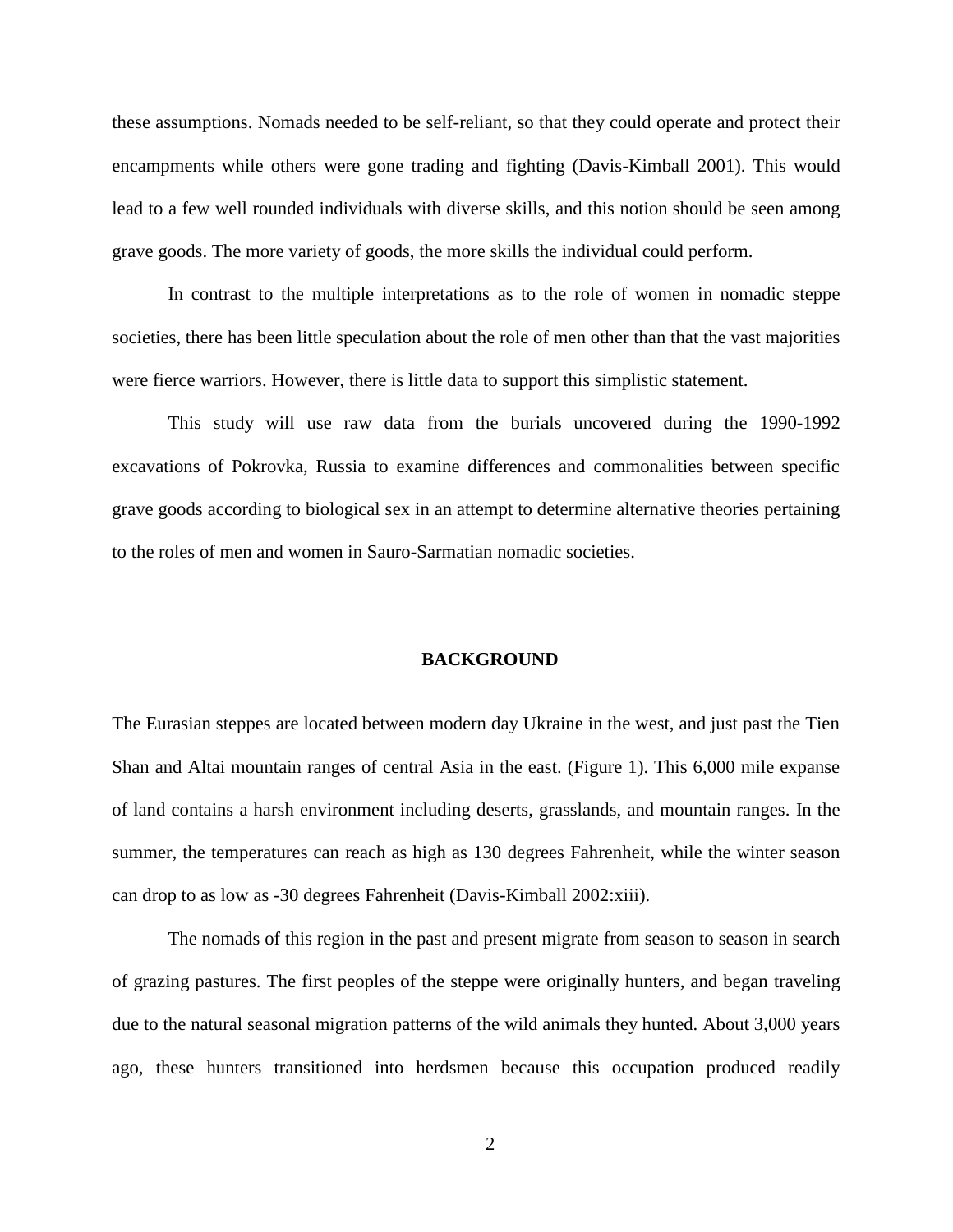accessible resources such as protein and dairy, which became their food staples (Kunanbaeva nd:2). Though these peoples no longer hunted wild animals, they still migrated at the end of every season, for two reasons. The first is because different locations prove to be better habitats during the different seasons of the year. In the winter months, nomads would seek shelter along the edges of forests, in river valleys, or an alcove in the mountains in order to keep winter winds at bay. In the summer they needed large plains and readily available water sources so their herds could thrive. The second reason that nomads continued to migrate seasonally is because if pastureland was overused it would become infertile for many years to come. However, if herders used the land for just one season, it would take only one year for all of the nutrients to rejuvenate (Kunanbaeva nd:2-3), which is just enough time for the people to return the next season.



*Figure 1. Map of Eurasia with an emphasis on the location of the site of Pokrovka (after Davis-Kimball 2002: xvii).*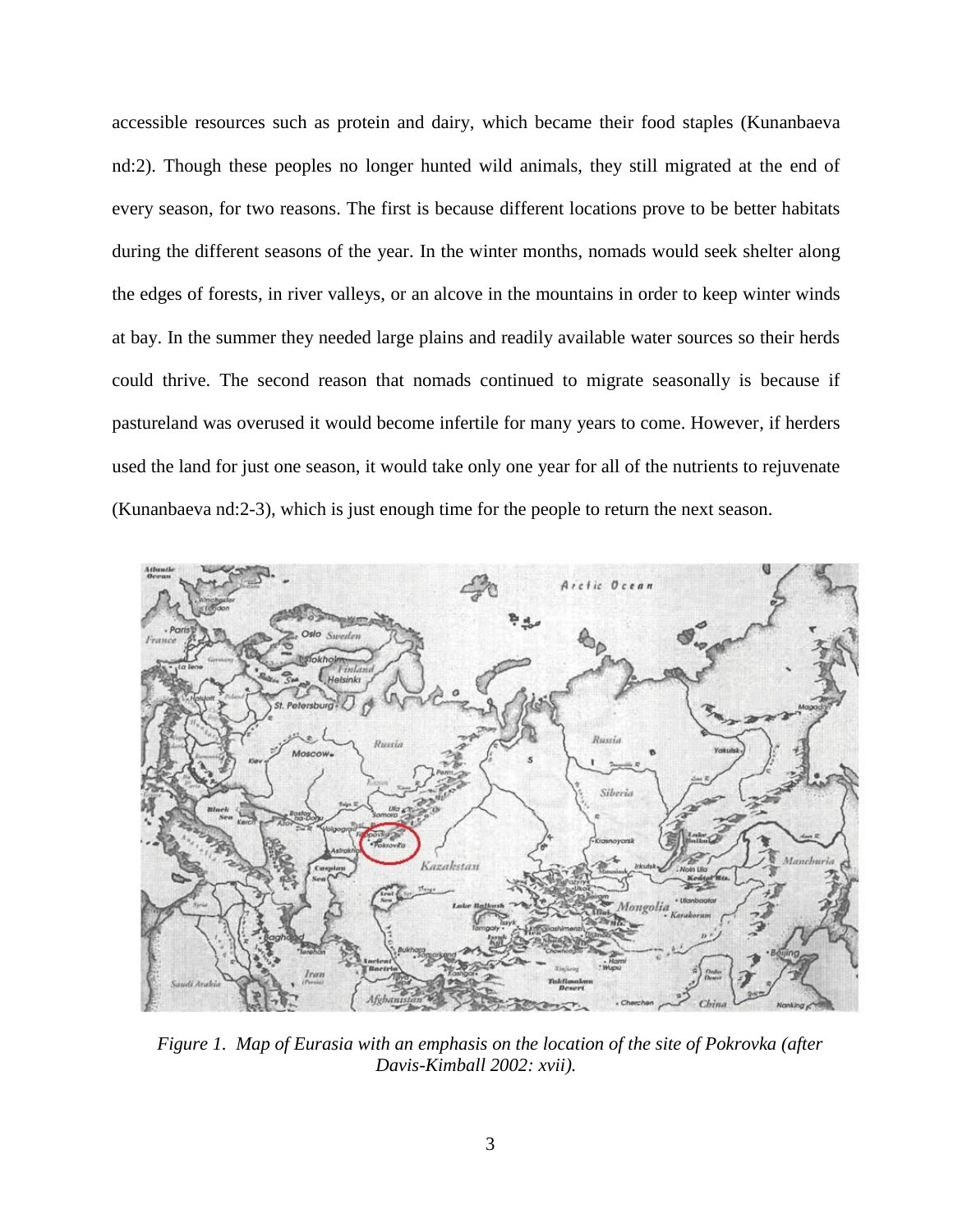There are four main nomadic tribes that inhabited the ancient Eurasian steppes (Table 1). They were all Indo-Iranian peoples, and the earliest three were all known as fierce warriors who had a similar language and culture (Guliaev 2003:112). The Scythians were the most well documented of these tribes because they lived along the northern coast of the Black Sea between the seventh and third centuries B.C. and had the most contact with Grecians in trade and warfare. Ancient Greek historians provided the only contemporaneous accounts of ancient nomads who did not have their own system of writing. Whether these were accurate descriptions, exaggerated truths, or fantastical stories, are not completely certain, but archaeological finds from the past 50 years are providing evidence to support many claims of the ancient Greeks.

### *Table 1. Chronology of the Early Nomads (Davis-Kimball 2002:21)*

| Saka                     | Eight to third centuries B.C.                     |
|--------------------------|---------------------------------------------------|
| Scythians                | Seventh to third centuries B.C.                   |
| Sauromatians             | Late seventh/early sixth to fourth centuries B.C. |
| <b>Early Sarmatians</b>  | Fourth century B.C. to second century B.C.        |
| <b>Middle Sarmatians</b> | Second century B.C. to A.D. second century        |
| Late Sarmatians          | A.D. second century to fourth century             |

The most relevant story is that of the Amazons as told by Herodotus. According to Herodotus the Amazons in the seventh century B.C. were a tribe comprised only of women. They were fierce warriors and killed many men, who were their primary enemy. During a battle against the Greeks in the Amazonian homeland near the southern coast of the Black Sea, the Amazon women, upon losing, were taken captive and placed on Greek ships sailing for the north coast. In the middle of the journey, the Amazonians were able to take control of the ships. However, they did not know how to navigate, so they were unable to sail back to their homeland. They kept heading north and landed in the nomadic Scythian territory. The Scythians were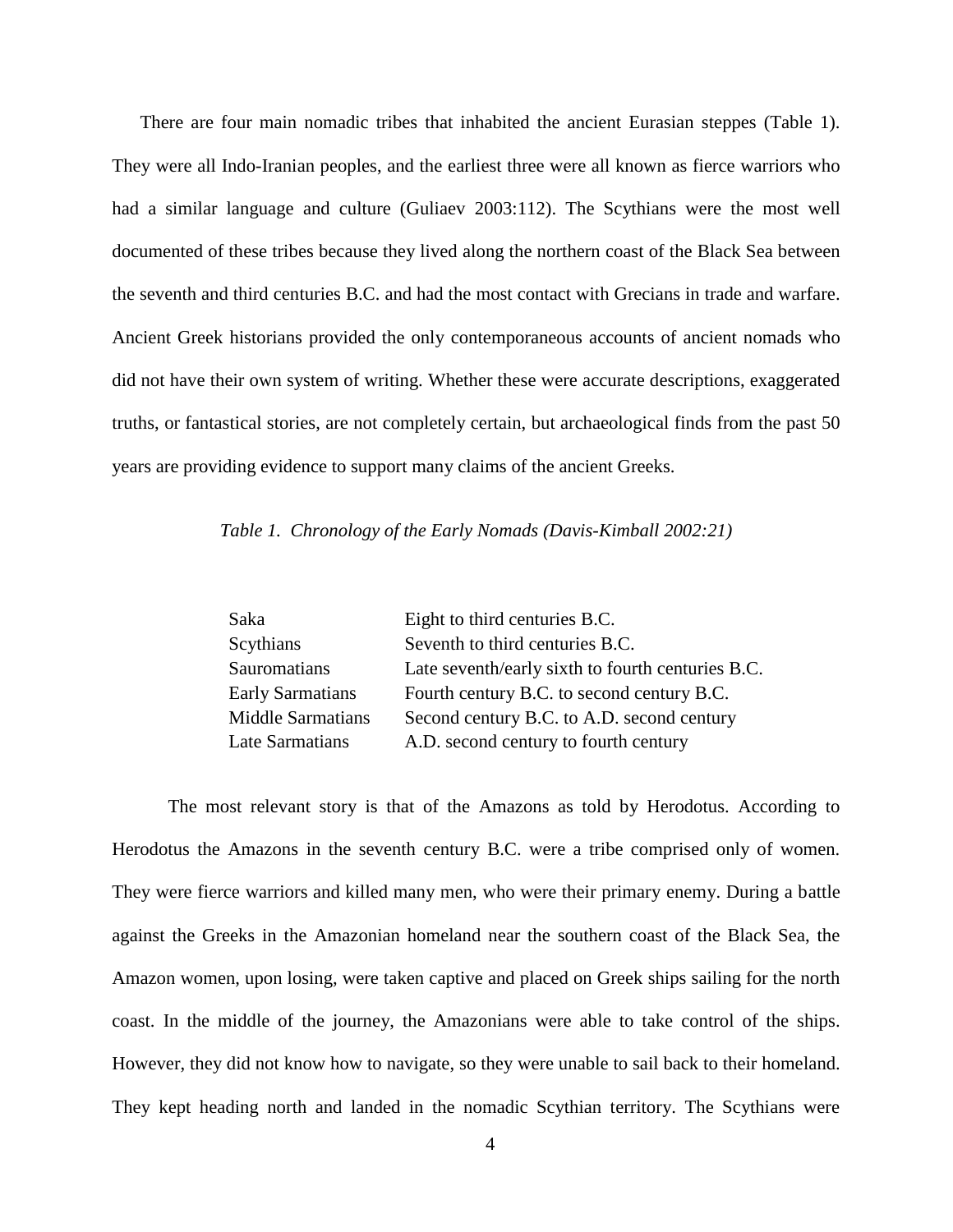known to be fierce warriors and the two tribes began to battle. Once realizing that they were fighting women, the Scythians ceased combat. Instead they sent soldiers to marry the Amazons, because such fierce women were sure to produce children who were also skilled warriors. The newly formed couples left Scythian territory and traveled westward toward the Don and Vulga rivers, and the southern Ural Mountains. This area became known as Sarmatia and their offspring, the Sauromatians (Herodotus IV: $110 - 116$ ).

The Greeks were a highly patriarchal, male-dominated society, and to see a woman fighting would have been considered unnatural. It is likely that this shock of gender role defiance created an exaggerated story of the fierce Amazonian women. The Greeks may also have wanted to keep their own women in line, and to do this they stated that the way the Amazonians act is opposite to how a real woman should behave (Davis-Kimball 2001). Another reason that these historical accounts may not be completely accurate portrayals of real people is because the Greeks only knew these nomadic tribes and warrior women through combat, and did not know, or write, much about the daily lives of the nomads.

Archaeological remains from the graves of female nomads provide material evidence to support the claim that some nomadic women fought with weapons. Whether their fighting was a regular or occasional occurrence, and if they fought on the offensive or defensively are factors which should be examined more in detail. It is possible that in these ancient societies, as it is with modern Mongol and Kazakh nomads, that boys and girls were equals. In contemporary nomadic societies, both boys and girls are taught from a young age how to ride horses, herd the animals, and use weapons, until they reach puberty. In ancient times this equality would have taught women to be self-reliant, so when the men are away trading and raiding they could protect the herds, and manage pasturelands, and families without the help of men.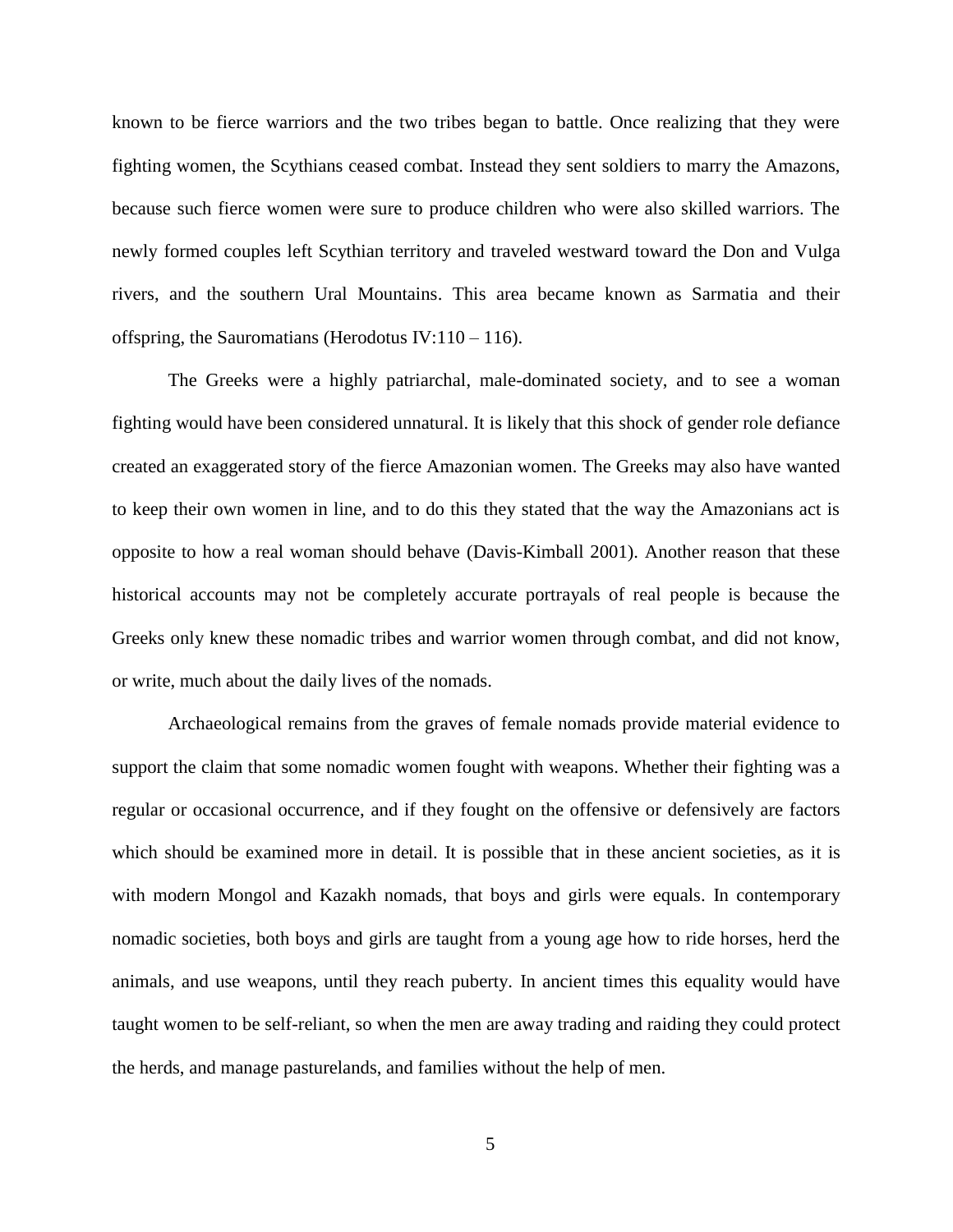In contemporary steppe nomad societies the *yurt,* or portable home, is strictly divided in two halves based on gender. One side of the yurt is the men"s domain. This is where all the horse gear and religious prayer books are located. The other half of the *yurt* is the women"s side containing cooking implements, and items such as clothing and blankets. Depending on which nomadic group one is looking at, the men"s half may be on the left or the right, and the same for the women. Among the Kazaks of Kazakhstan and Western Mongolia the left half of the *yurt* is the men"s side whereas among the Changpa and the Rupshupa nomads of Ladakh the left half of the *yurt* is the women"s side (Ahmed 2002:143). The two sexes sleep on their designated halves, and in some nomadic societies including the Kazaks, the wives give birth on the man's side of the *yurt* to symbolize that the child belongs to the husband"s descent line because they are patrilineal societies (Davis-Kimball 2002:43).

#### **Archaeological site of Pokrovka**

The cemeteries that make up the burial site of Pokrovka are located in southern Russia, along the border of present day Kazakhstan. Specifically, Pokrovka (Figure 2) lies on the left bank of the Ilek River which is located in between the Don River valley and the southern peaks of the Ural Mountains (the ancient territory called Sarmatia). The ancient nomads who inhabited the site of Pokrovka are known as Sauro-Sarmatians, because the majority of individuals excavated at the site date from the sixth to second centuries B.C., and the burials indicate a presence of both Sauromatian and Early Sarmatian culture (Davis-Kimball and Yablonsky 1995:17).

It is believed that all nomadic cemeteries, including Pokrovka, are summer encampments. This is because in the fall, winter, and early spring the ground is solid due to the cold and eventually below freezing temperatures. If someone died in any season other than summer, their bodies would be removed of and then filled with grasses and herbs in order to support the body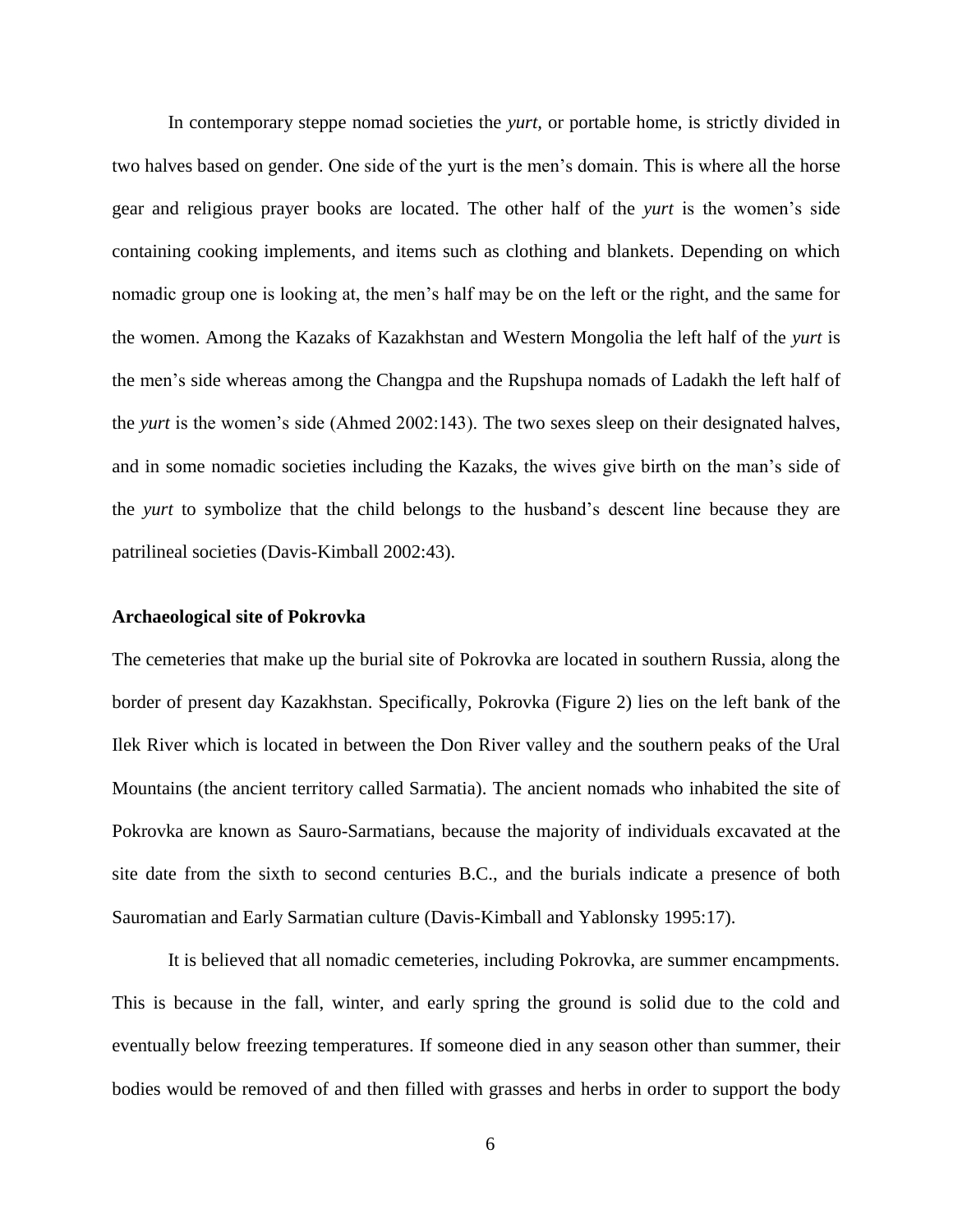and to prevent it from smelling badly. The deceased would then be wrapped in felt, the same felt used to cover their *yurts*, and tied up. Then they would be placed in trees in order to be protected from wild animals of the steppes. Bodies of the deceased may have been intentionally broken during these processes in order to transport them more easily, or limbs may have accidentally broken during the long migrations at the end of each season. Due to the cold in winter, some of the bodies began to naturally mummify (Davis-Kimball 2002:22).



*Figure 2. Map of the site of Pokrovka on the left bank of the Ilek River and surrounding areas (after Davis-Kimball and Yablonsky 1995:V).*

Some of the bodies in the later Pokrovka burial excavations show examples of injuries incurred after death during transport or the mummification process. These particular burials contain a layer of organic ashy remains left over from the felt blankets that the bodies were wrapped in for preservation. One man in particular was surrounded by this blanket of ash, and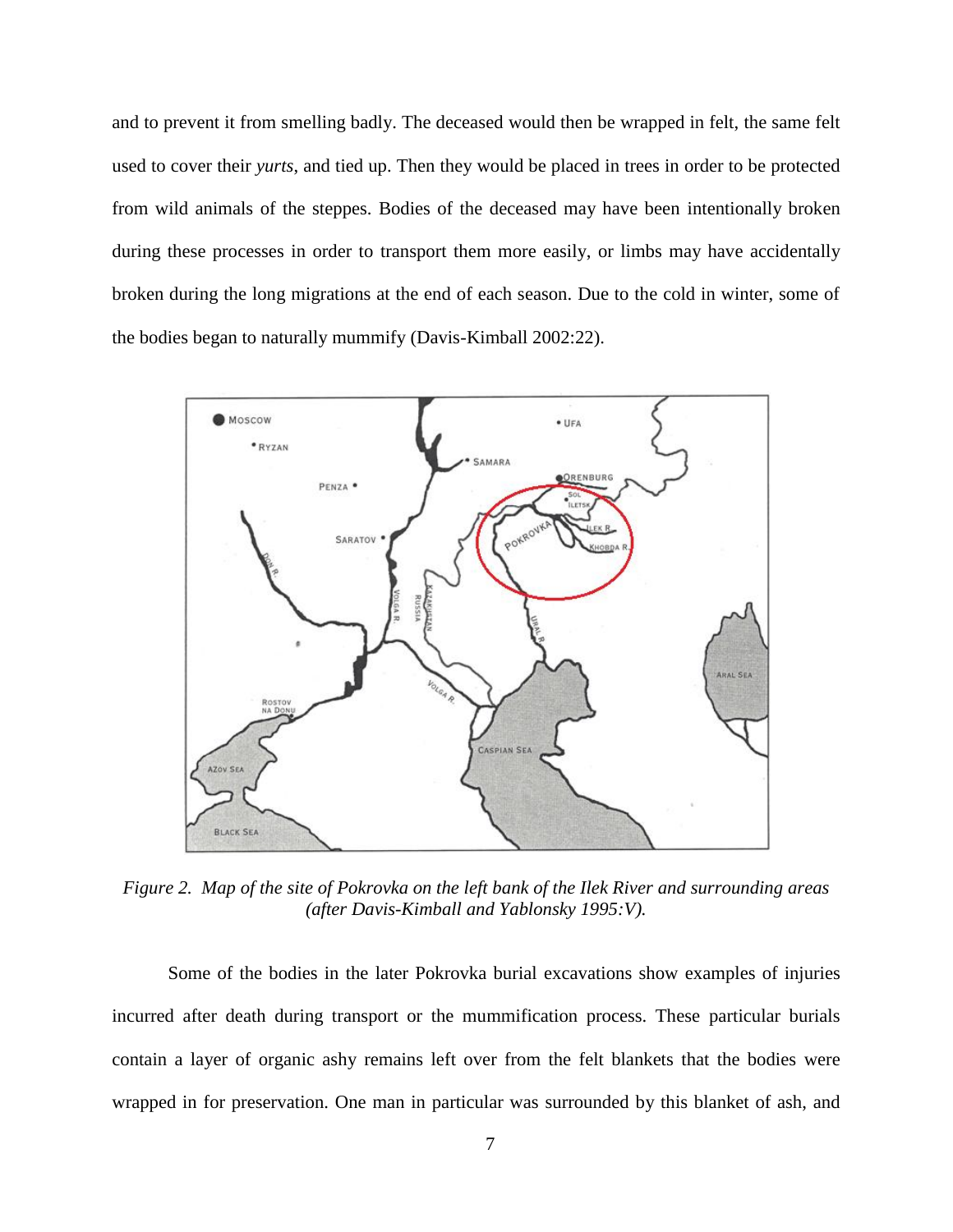had a disarticulated right leg containing no signs of bone repair (Davis-Kimball 2001). This means that the leg was broken after death.

According to Davis-Kimball there are three different types of women buried within the cemeteries of Sauro-Sarmatians. The first category is called the Hearth Women. These women were buried with imported ornaments and jewelry, and broken bronze mirrors. They tended to household and domestic duties. The second group of women is labeled Priestesses. In their graves are fossilized shells, stone altars, chalk or ochre, and fully intact bronze mirrors. The third type of female burial is the warrior women. Their graves contain weapons. The weapon most commonly found among these women warriors are bronze and iron arrowheads.

The excavations of Pokrovka started with the initial land surveys conducted in 1990. These surveys were organized by the Russian Academy of Sciences and the Institute of Archaeology, Moscow, and headed by Yablonsky. In 1991, the Institute of Archaeology, Moscow, and the Orenburg Pedagogical Institute led the first excavations at the site in which excavations at cemetery 2, *kurgan* 2, were conducted. The next field seasons, from 1992-1995, were conducted by the small Russian-American archaeological team co-led by Yablonsky and Davis-Kimball (Davis-Kimball and Yablonsky 1995). In total the Pokrovka excavations included 13 cemeteries. The nomads who once lived at Pokrovka are considered middle class (Davis-Kimball 2002:22) as compared to upper class or "czar kurgans" which contain a greater amount of elaborate grave goods (Davis-Kimball 2002:45).

For this report I will be using information only from the initial excavations of 1990-1992. This includes Cemeteries 2 and 8 found in the eastern region of the site, and a total of eight *kurgans*, 39 burials, and 50 individuals. Some of these were shared burials, and they contained more than one body. In these instances I looked at the burial descriptions and figures found in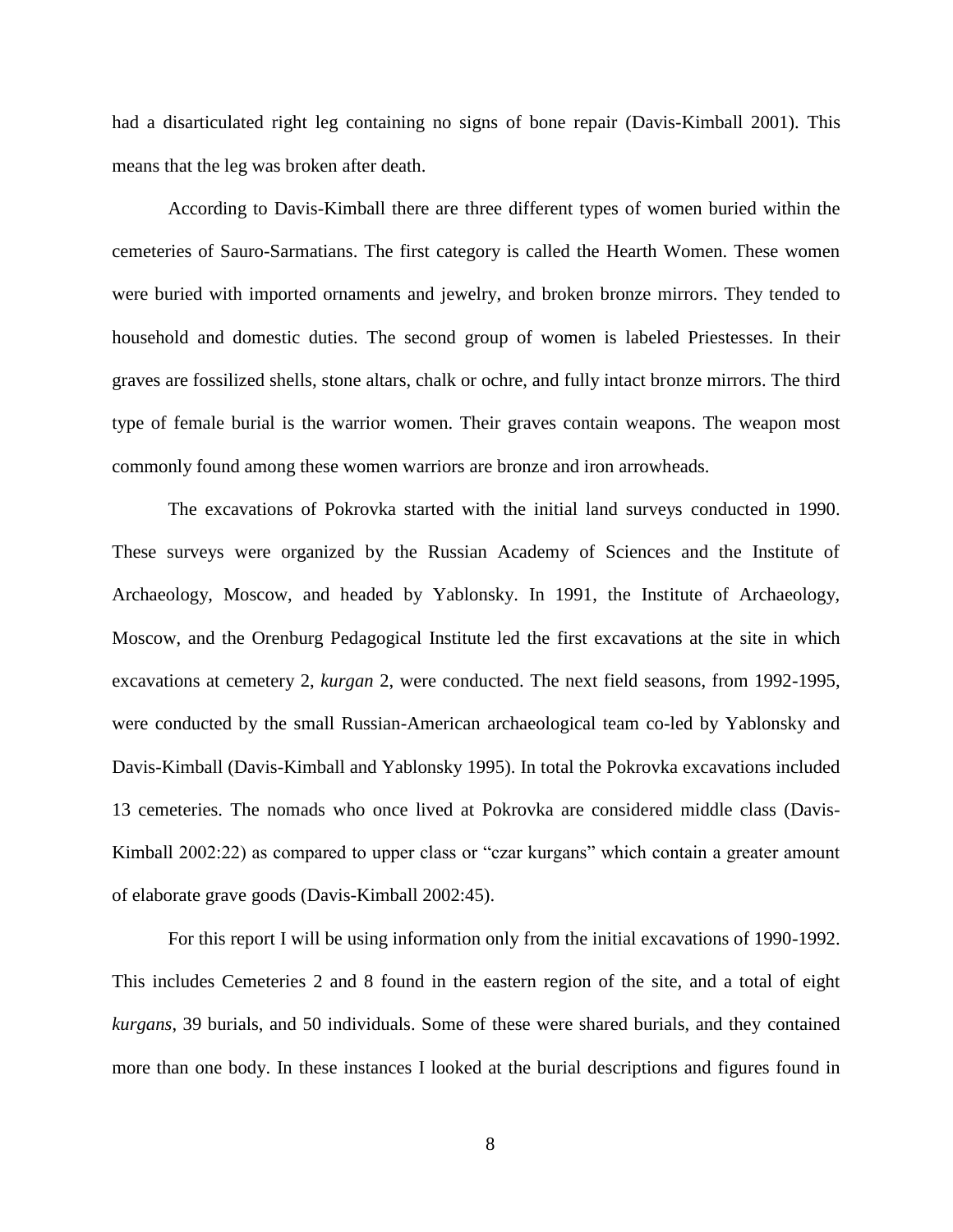*Kurgans on the Left Bank of the Ilek: Excavations at Pokrovka 1990-1992*, and sorted out which artifacts were associated with which individuals based on their nearness to the different individuals.

Extreme weather temperatures more readily preserve organic materials. At Pokrovka the cold temperatures were not extreme enough to preserve all organic materials (Davis-Kimball 2002:27) though there are a handful of samples which have remained. This means that the majority of artifacts recovered are made from non organic substances consisting of stone and metals.

#### **METHODOLOGY**

In order to organize and view my data I entered information about the burials obtained from *Kurgans on the Left Bank of the Ilek: Excavations at Pokrovka 1990-1992* into a Microsoft Access database. I organized the individuals by cemetery number, *kurgan* number, and burial number which produced a unique identification number for each individual. I also ordered them by biological sex and age, as well as the time period in which the individuals lived and the corresponding culture of the time period. The majority of individuals from the 1990-1992 excavations of Pokrovka lived between the fourth to second centuries B.C., and the culture equivalent to this time is called Early Sarmatian (Figure 3). Because of this I will focus my data analyses on the thirty individuals from the Early Sarmatian period. Among these individuals, thirteen are male, nine are female, three are children, and the sex could not be determined for the remaining five individuals (Figure 4). I will not include the children in my analysis of burial goods because there was only one unidentifiable object in association with one child, and the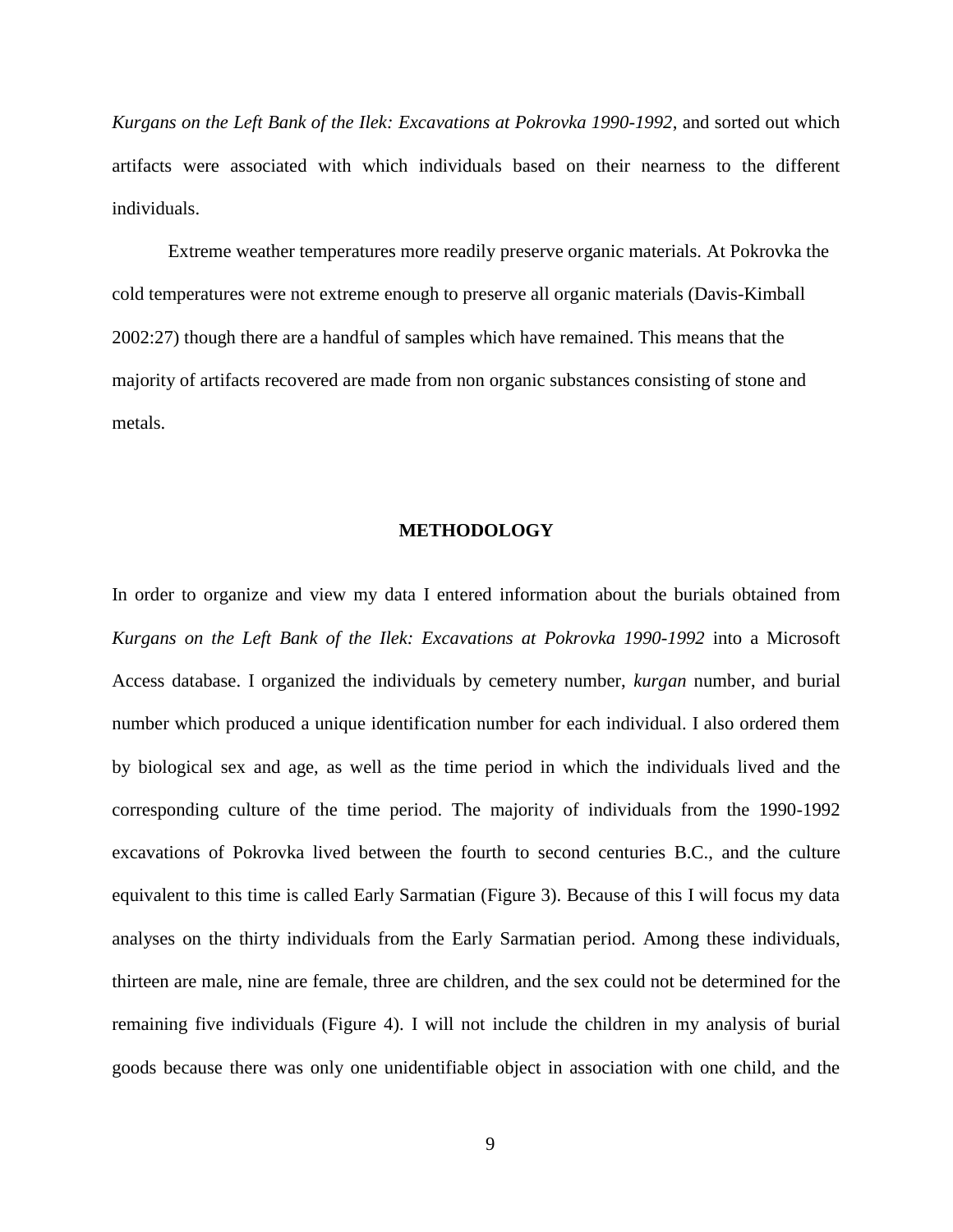other two had no grave goods. The sample size of 27 adult individuals is small and does not fully represent the entire site of Pokrovka or the Early Sarmatian society.



*Figure 3. Total number of individuals from each time period and the corresponding culture of the time period.*

The other categories in the database relate to the burial goods found in the individual graves. The list of goods includes objects of weaponry and tools such as iron daggers, iron swords, iron spears, iron arrowheads, bronze arrowheads, iron knives and whetstones. There were also objects associated with religion and household duties including shells, bronze mirrors, jewelry which consists of beads, rings, and earrings, spindle whorls (used for turning animal wool or hair into yarn), and stone altars which are thought to be used for grinding chalk and ochre into pastes for religious purposes. Pots were considered a unisex and unigender burial good because they were found among men and women in a relatively similar proportion. The remaining categories included animal remains that were found in the burials, artifacts made from bone, organic remains, horse gear, buckles, the shape of the burial pit floor, if the burial had a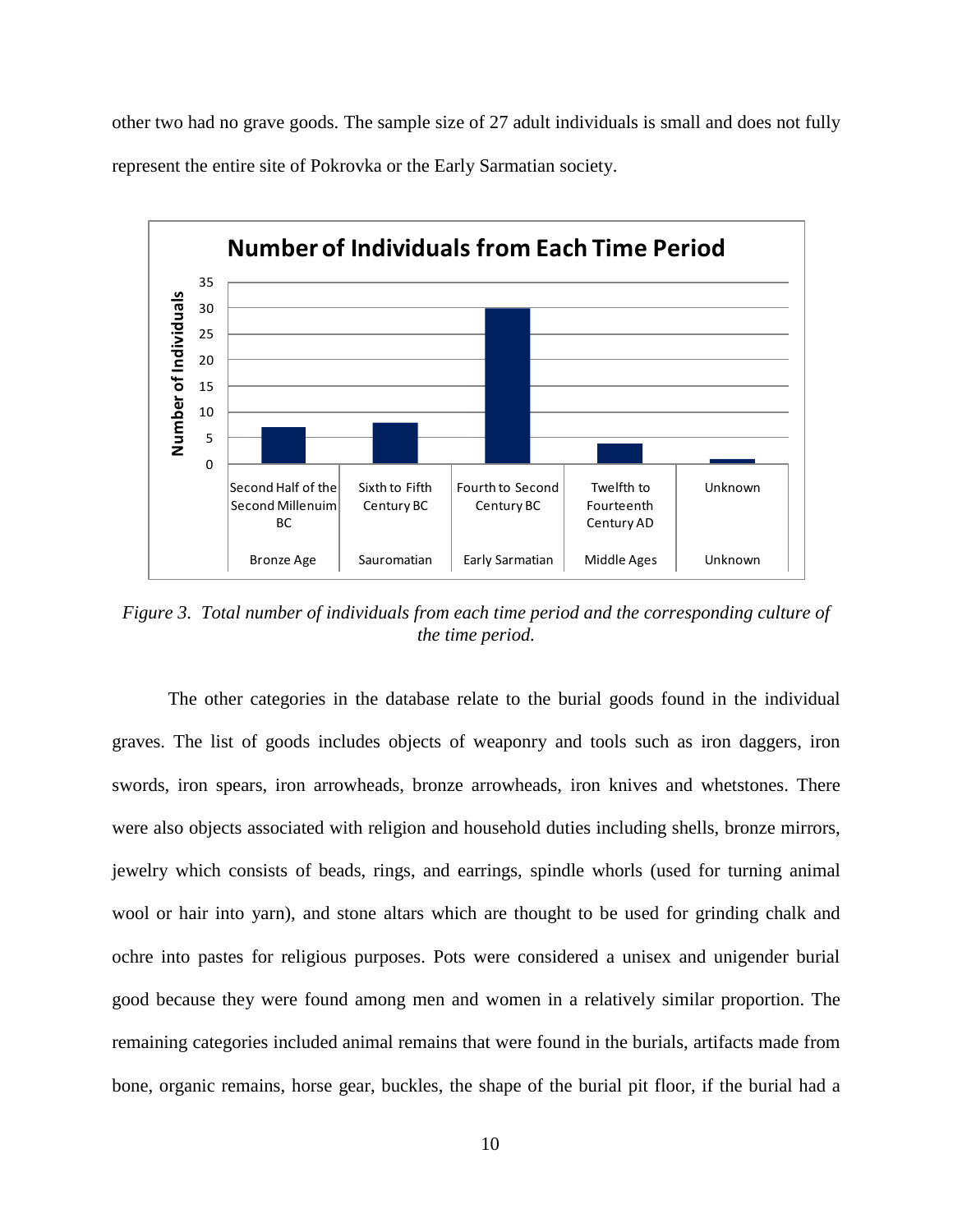wall built around it, if the burial was disturbed or robbed, and the last category were miscellaneous artifacts made from bronze or iron.



*Figure 4. Biological sex of the 30 Individual Early Sarmatians.*

### **DATA ANALYSIS**

#### **Shared Burials of Pokrovka**

Among the sample of 30 Early Sarmatian individuals from cemetery 8, there are four shared burials. The first shared burial is in *kurgan* 2, burial 2. It consists of three individuals including an adult male (20–40 years of age), a one year old child, and a 15 year old of indeterminate sex. The map of this burial suggests that the infant was buried after the adult and placed on top of his feet (Davis-Kimball and Yablonsky 1995:135). The second multiple burial is located in *kurgan* 2, burial 3, including an adult male (35-45 years of age), and a seven year old child. The third grave is found in *kurgan* 5, burial 1, with one older adult male (50-55 years of age), and a child.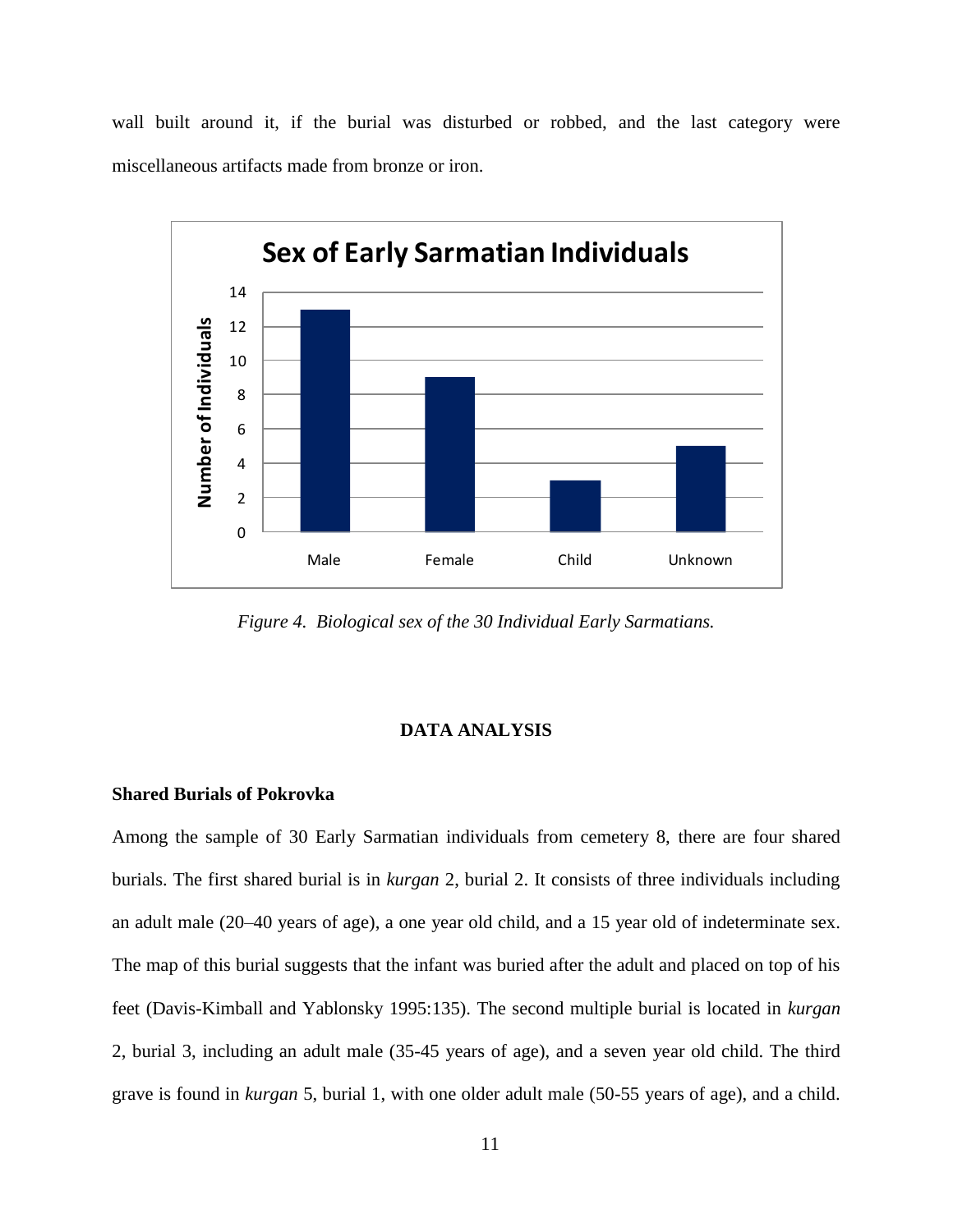The last shared Early Sarmatian burial does not follow the previous pattern of an adult male buried with a child. *Kurgan* 6, burial 3, holds a male (40-45 years of age) and a female (30-35 years of age). This one in particular is interesting because based on the relative positioning of artifacts within the burial; the female is associated with iron arrowheads, a few beads, and an iron knife, while the male is associated with two spindle whorls and a pot. The woman is associated with weaponry and tools while the man is associated with weaving.

Because there is a pattern of young children being associated with adult men, this could suggest the men in question were father figures, and the person through whom the child traced their lineage. Contemporary nomadic societies are patrilineal, and it is generally believed that ancient nomadic societies were patrilineal as well. However, the concept of women warriors, and by extension "women power", is raising the possibility of matrilineal descent among ancient steppe nomads. It would be an interesting study to determine if the individuals in the shared burials, specifically the children and the adult males, were related by looking at their DNA. If the DNA were to prove that the adult men were in fact the biological fathers of the young children, this would provide significant evidence that ancient steppe nomads were patrilineal societies. As mentioned earlier, in some contemporary nomadic societies the women give birth on the male side of the *yurt* in order to symbolize that the child belongs to the father's descent group. This could be analogous to the children being buried with adult men in the archaeological record.

#### **Distribution of Weapons and Tools**

Of the thirteen men, eight of them were discovered with at least one weapon or tool, two men were found with only whetstones and the remaining three had no weapon related artifacts buried with them (Figure 5). Males number M6 and M7 (their individual identification numbers were produced based on the numeric order of the specific cemetery, *kurgan*, and burial numbers of the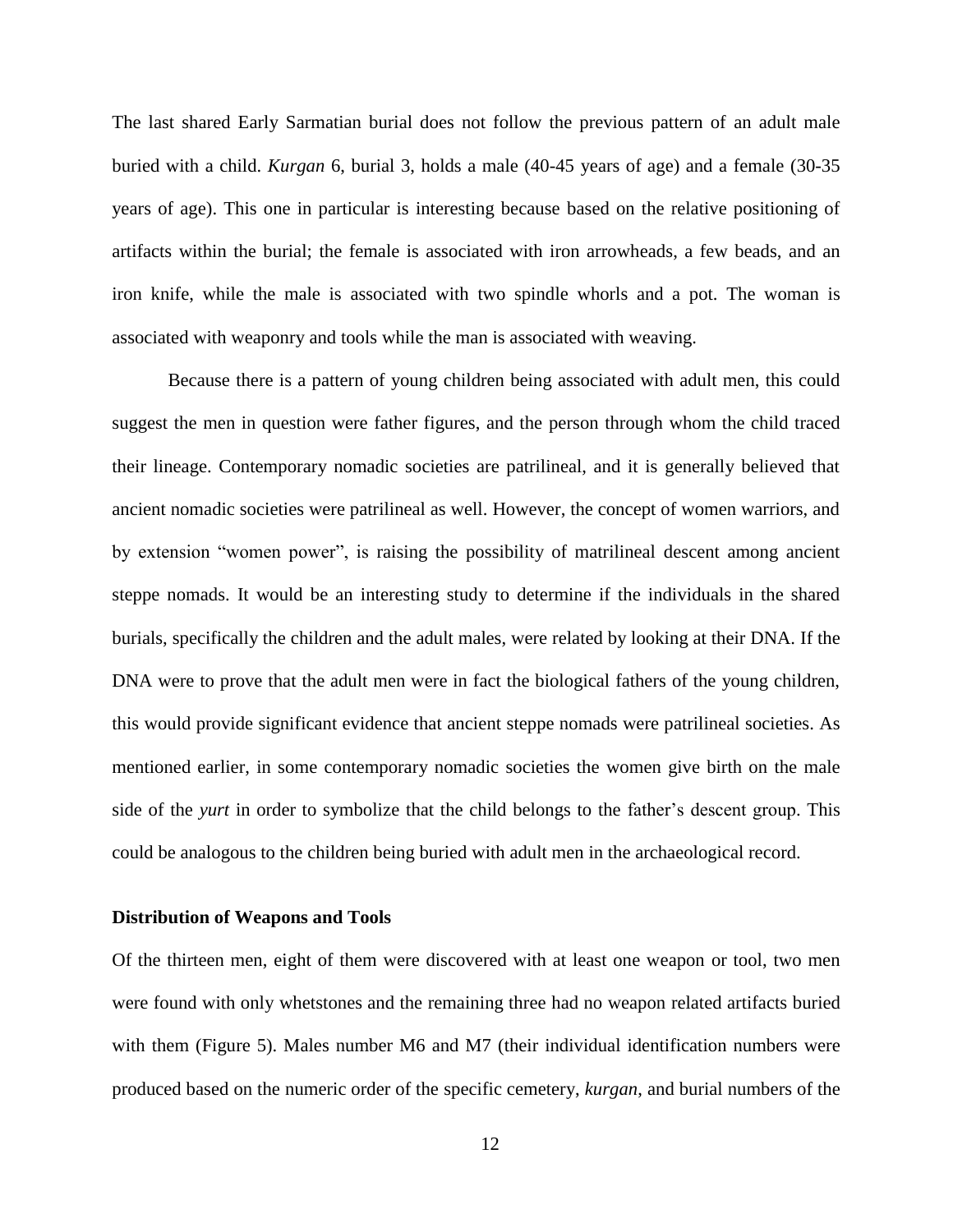individual) have an unspecified number of iron points, meaning that they have more points than are represented in the data. Because the exact number could not be known I assumed the count of one for each location they were found.

In particular the two males, M6 and M30, have the most weapons in their graves. These two appear to be of a higher status than the rest, and possibly celebrated warriors. They respectively have seven and five different types of weapon or tool related items buried with them. Individuals M7, M14, and M21 also appear to be significant warriors, though they have less weaponry in their graves when compared to M6 and M30. In total 77% of the men have at least one grave good that has been attributed to weaponry or tool use including whetstones, points, knives, swords, or spears.

As previously stated, the site of Pokrovka is most known for its "women warriors". Early Sarmatian women, as well as men, were buried with weapons contributing to the idea that Eurasian nomad women fought in battles alongside men. Of the nine women in question, four were buried with weapons (Figure 6). Female F3 was even buried with more weapons than most of the men. An interesting feature about her grave is that 18 of the 20 points were placed in between her legs. She appears to be an individual of higher status than the rest of the women because of the high amount of iron points buried with her. I would label woman F3 as a potential warrior. She appears to be going outside of her gendered norm as the rest of the females have a small amount and small variety of these items buried with them.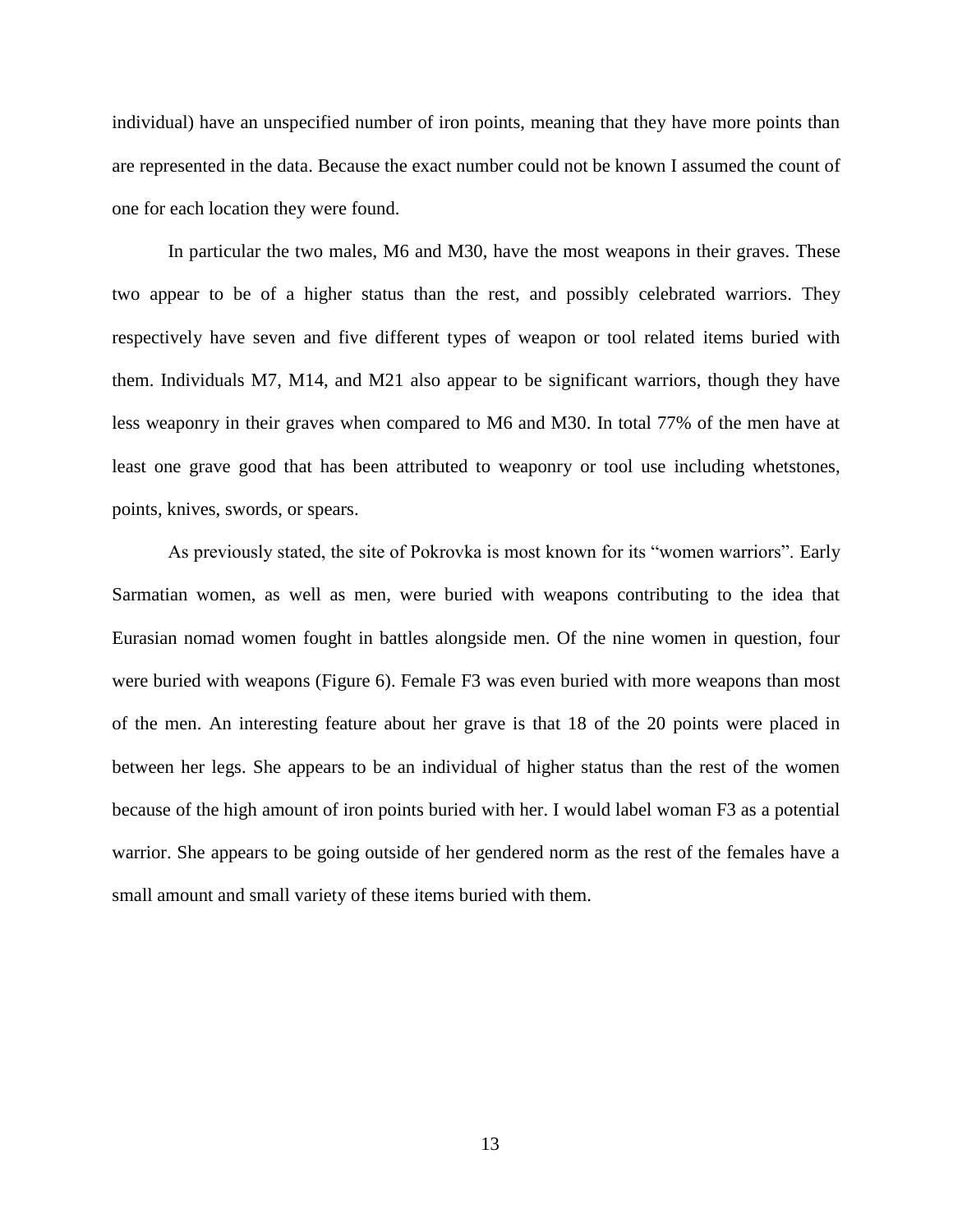

*Figure 5. The number of different weapons found in the burials of men. The "M" stands for Male, and the corresponding number is their unique identification number.*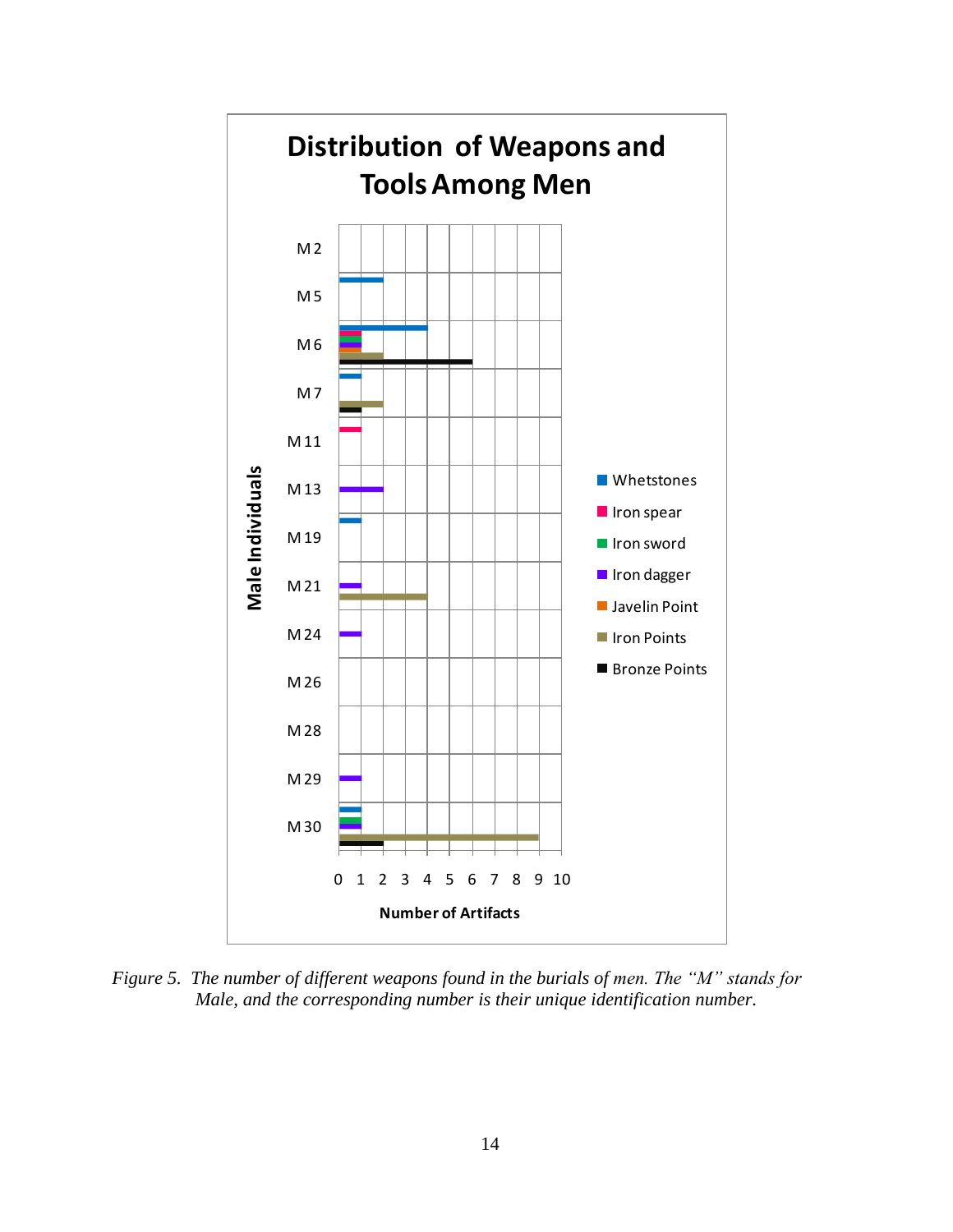

*Figure 6. Weapons distributed among females at Pokrovka. The women are sorted by their unique individual identification numbers.*

Even though Figure 6 shows that female F27 was buried with one iron point, in actuality there was more than one, however the points had been molded together and the exact number was unidentifiable.

The main weapon related artifact that is attributed to Eurasian women is arrowheads, and the data support this association with about 27 points found buried with four women. According to the data compilation, the only other two warfare or tool artifacts associated with women are whetstones and daggers, and there are no more than one or two of these in each individual grave where they are found. The women have a much smaller variety of weapons associated with them when compared with the men. Of the nine women, 44% were found with weapons or tools in their graves compared to the 77% of men. However, the sample size is small and does not fully represent the entire site of Pokrovka or the Early Sarmatian society.

It has been suggested that women who are found with one or two arrowheads as grave goods may belong to a certain clan of elite warriors who use arrowheads as a symbol of their clan identity (Berseneva 2008:150). This would suggest that the arrowheads were symbolic and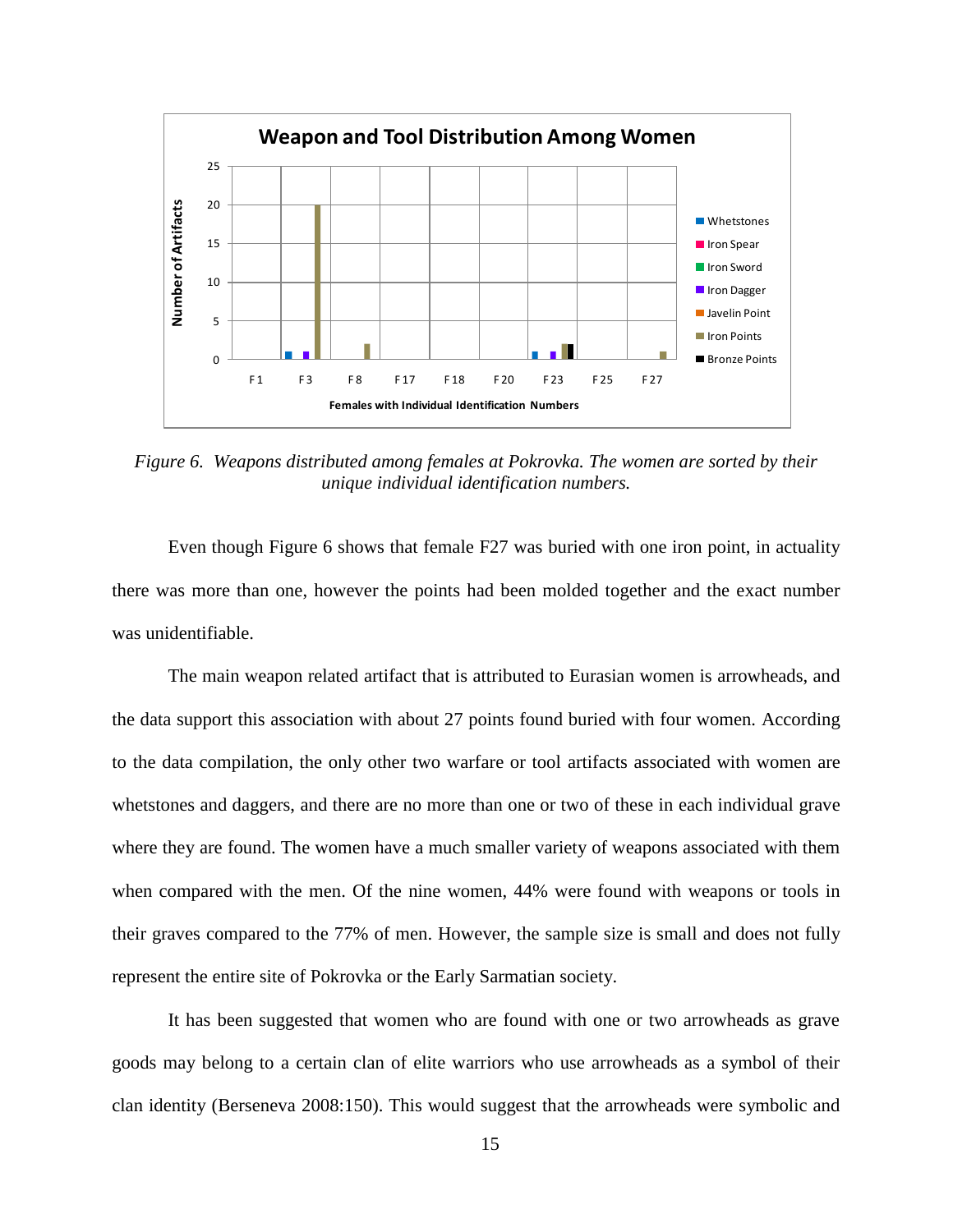not actually used. A way to determine if women were using the weapons that they were buried with is to conduct bioarchaeological analyses to determine muscle activity stress to see if women used bows and arrows often (Hanks 2008:15).

There is some controversy as to whether nomads used bows and arrows for hunting or exclusively for warfare. Marina Moshkokova says that the real weapons used in warfare consisted of swords, lances, and battle axes, which are not as common among ancient nomadic grave goods, and that bows and arrows, iron dagger, and knives could easily be used as tools or for hunting (Moshkova 1994 as cited in Hanks 2008:26). In contrast, some Russian specialists believe that the construction and characteristics of the nomadic bows indicate that they were used for battle rather than hunting (Khudyakov 1986 as cited in Berseneva 2008:139).

I believe the iron knives found in the Early Sarmatian burials could be either a ritual item or most likely an everyday utilitarian tool, but not an item of warfare. These iron knives are almost always found among the remains of sacrificed animals. These animal remains, most commonly sheep ribs or legs, are thought to be ritual food sacrifices sent with the individuals on their journey to the afterlife. Because the iron knives are found among ritual animal sacrifices, one could correlate that the iron knives among the bones are also an item of ritual (Guliaev 2003:117). Another interpretation is that the knives were placed in the graves for the deceased individual to cut up the sacrificed animal for consumption while on the journey to the afterworld, or simply for use utilitarian use the afterlife. The iron knives are equally distributed between men and women, so they are a gender neutral object (Figure 7).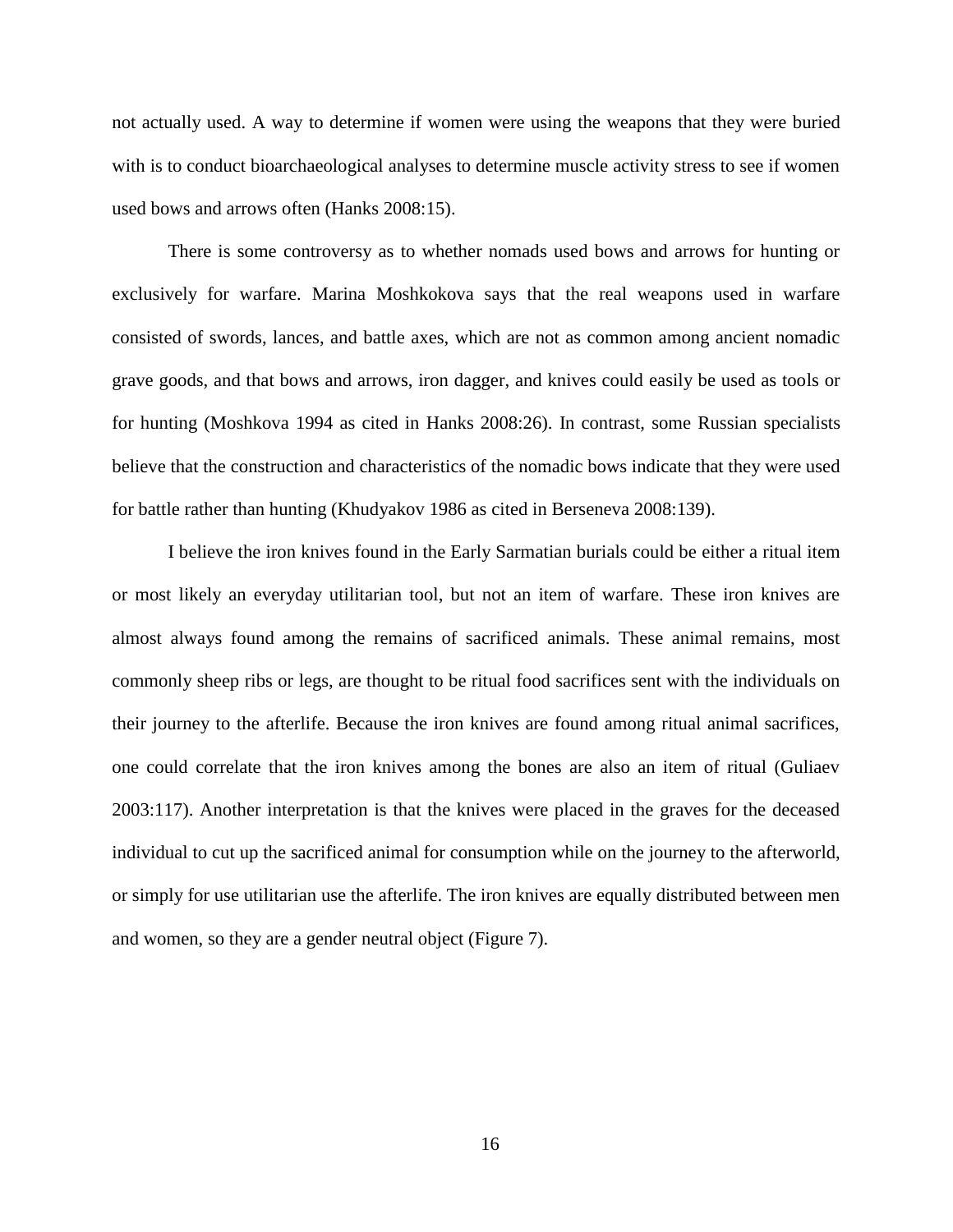

*Figure 7. Distribution of weapons and tools found among men and women.*

This analysis suggests there are two other objects that should be classified as utilitarian tools rather than weapons, the whetstone and dagger. Whetstones are used to sharpen the edges of iron objects including points, swords, and daggers. Daggers are similar to knives, in that they could be used as everyday cutting tools, not necessarily for warfare.

Swords and spears are generally associated as weapons of warfare and in my sample they are only associated with men. A higher percentage of men are found with tools, men have a greater variety of these objects, and men have a larger amount of tools than women, except for the iron points. However, the high number of points found with females is increased significantly because of the one woman who is found with 20 iron points. She deviates from the rest of the women when it comes to using tools and weapons which otherwise, as the data suggests, is the man"s domain.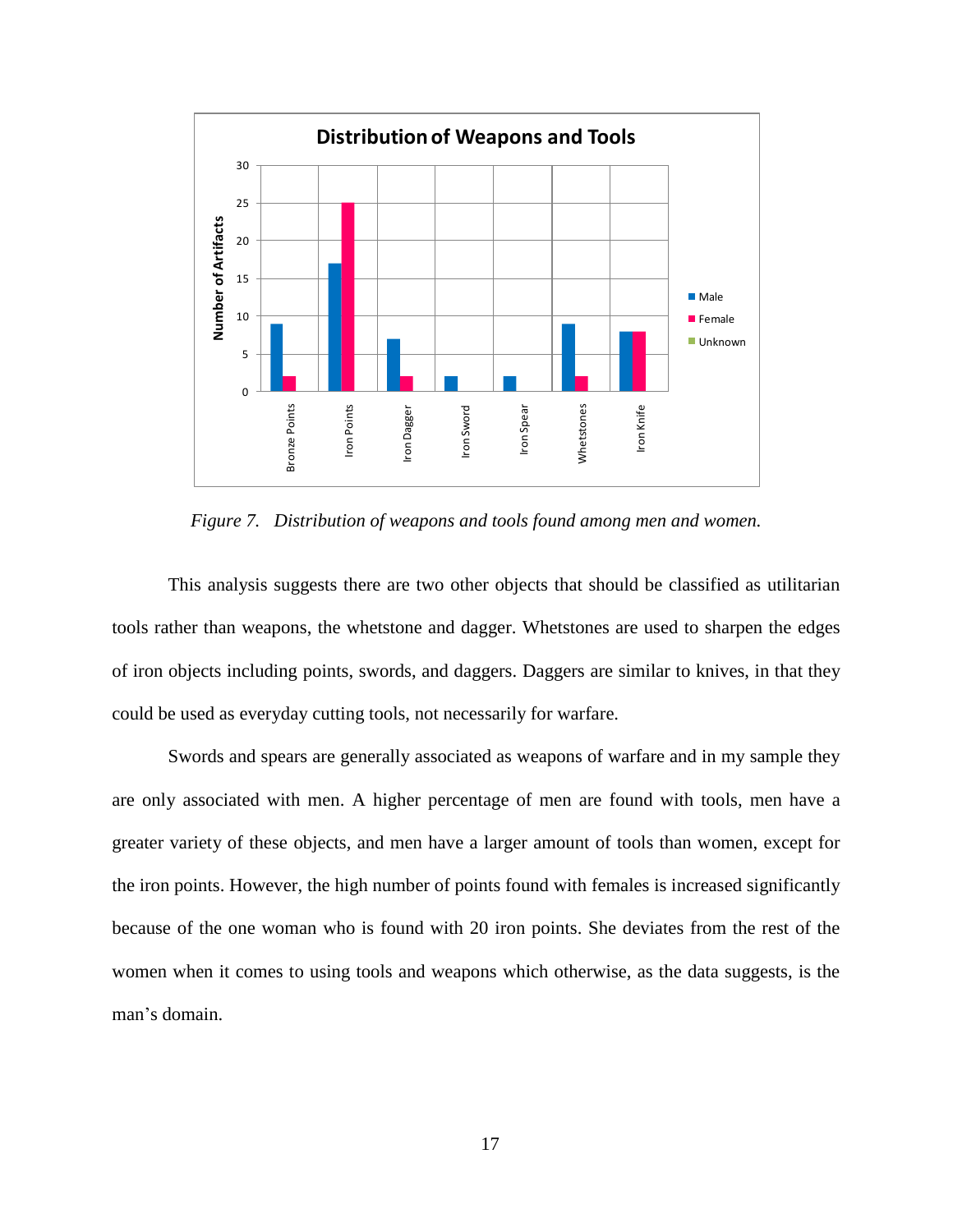### **Distribution of Religious Artifacts and Remains**

My data shows that religious artifacts, including portable stone altars, shells, bronze mirrors, and traces of ochre and chalk, are found among the burials of both men and women at Pokrovka (Figure 8), however it is speculated that "the religious leaders of ancient nomads were almost always women" (Davis-Kimball 2002:69). Among the small sample there were a total of four men, four women, and one individual of unknown sex who were buried with goods or organic remains associated with religion. I left the individual of unknown sex out of my data analysis. Out of the sample of thirteen men, 30% were associated with religious objects, compared to 44% of women from the sample of nine female individuals. These percentages enforce the idea that women were more involved in religion and had a more varied selection of religious grave goods; however men appear to play a more vital role in religion than literature suggests. If all of these individuals were in fact religious leaders, then there were an equal number of priests and priestesses because both four men and four women were found with items of religious nature.



*Figure 8. Distribution of grave goods associated and remains with religion.*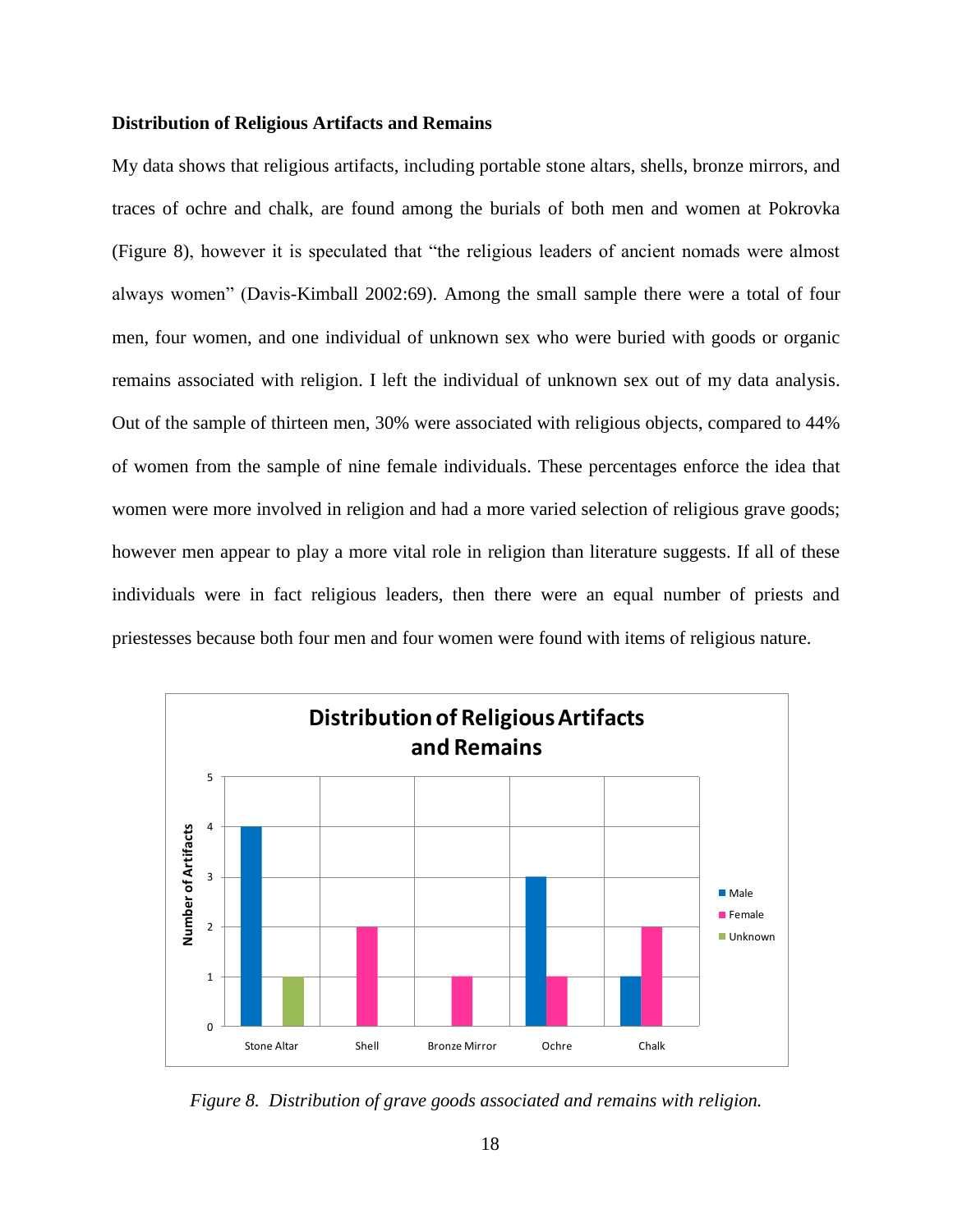Women have a more varied selection of religious artifacts because they alone are found in association with fossilized shells and bronze mirrors (Figure 9). In fact these two artifacts are most consistently found in the burials of religious priestesses in the steppes (Davis-Kimball 2002:59). None of the women in question have a large amount of religious artifacts in association with them, so I would not label any of them as priestesses. The female individual F25 is also found in association with 386 beads which appear have been attached to her clothing at her ankles and wrists. This implies that this individual in particular may have some important status in society. Along with her, individuals F8, F20, and F21 were also buried with beads.



*Figure 9. Distribution of artifacts associated with religion found among women.*

Interestingly the data suggests that men appear to be more involved in religion than anticipated (Figure 10). "Sacrificial altars…..were the hallmark of priestesses, and among their uses, they may have served as mortars to grind the chunks of colored ores into powder: these magical colors became body or textile paint" (Davis-Kimball 2002:29). However, no women in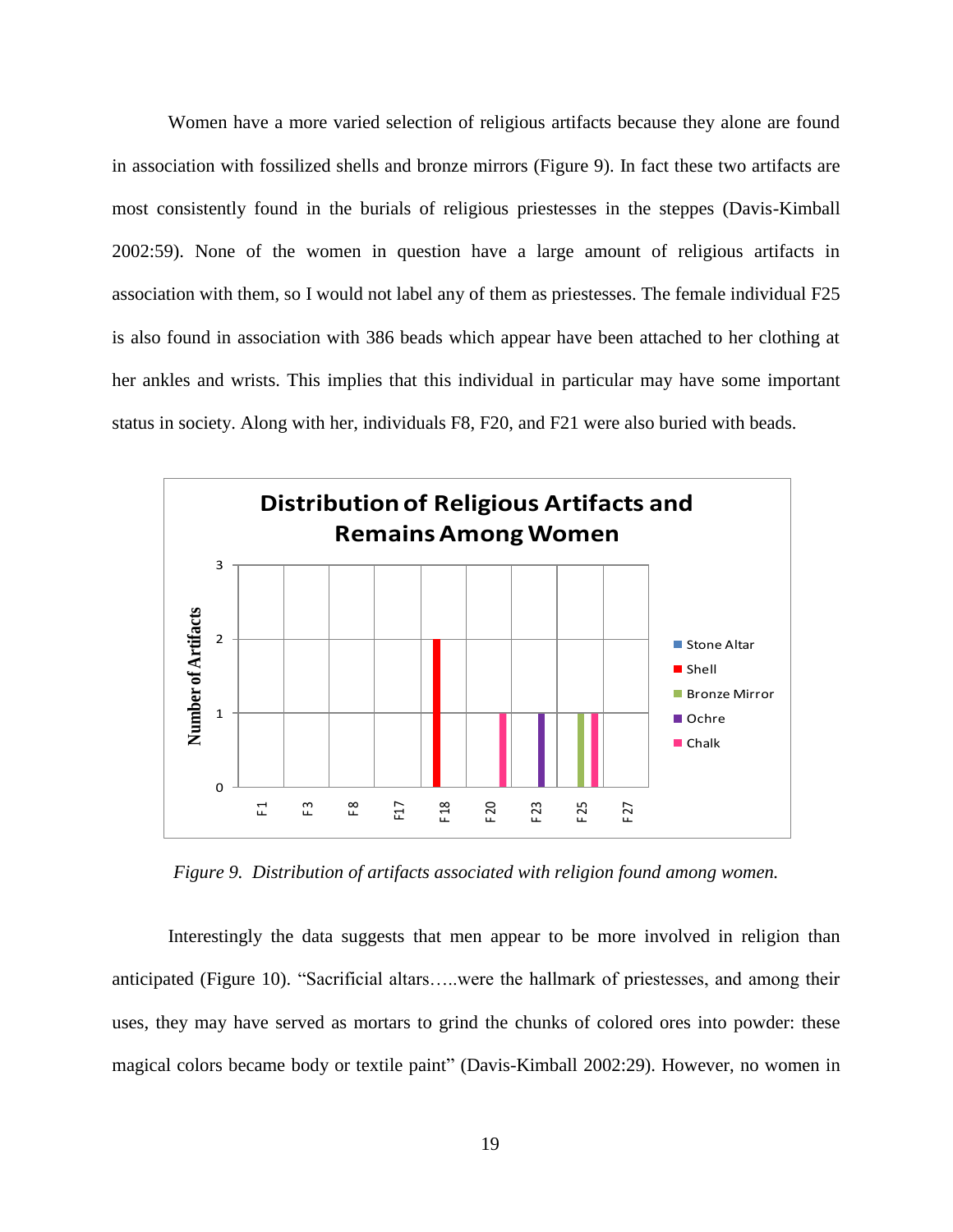my sample were found buried with portable stone altars (Figure 11), only men. And many of the stone altars were found with ochre pigments still inside of them.



*Figure 10. Distribution of artifacts associated with religion found among men.*

It has been suggested that there were only a small number of biologically male religious leaders among the ancient nomads. These men took on a feminine role in society, and were castrated (willingly or otherwise), or cross-dressed. Sometimes these men would even marry other men, as is the custom among some modern day male nomadic priests (Davis-Kimball 2002:180). The theory that all male religious practitioners took on female roles in society can be disproved by looking at the data about individual male M6. He was found with two stone altars, the most of any individual, as well as chalk and ochre remains inside of or near the altars. He was also the individual with the most weapons and tools found in his burial. The previous data about weapon and tool distribution concludes that weapons and tools were the domain of the men. This means that M6 is not practicing a typical female"s role because of his weapon and tool repertoire, but still appears to be practicing religion.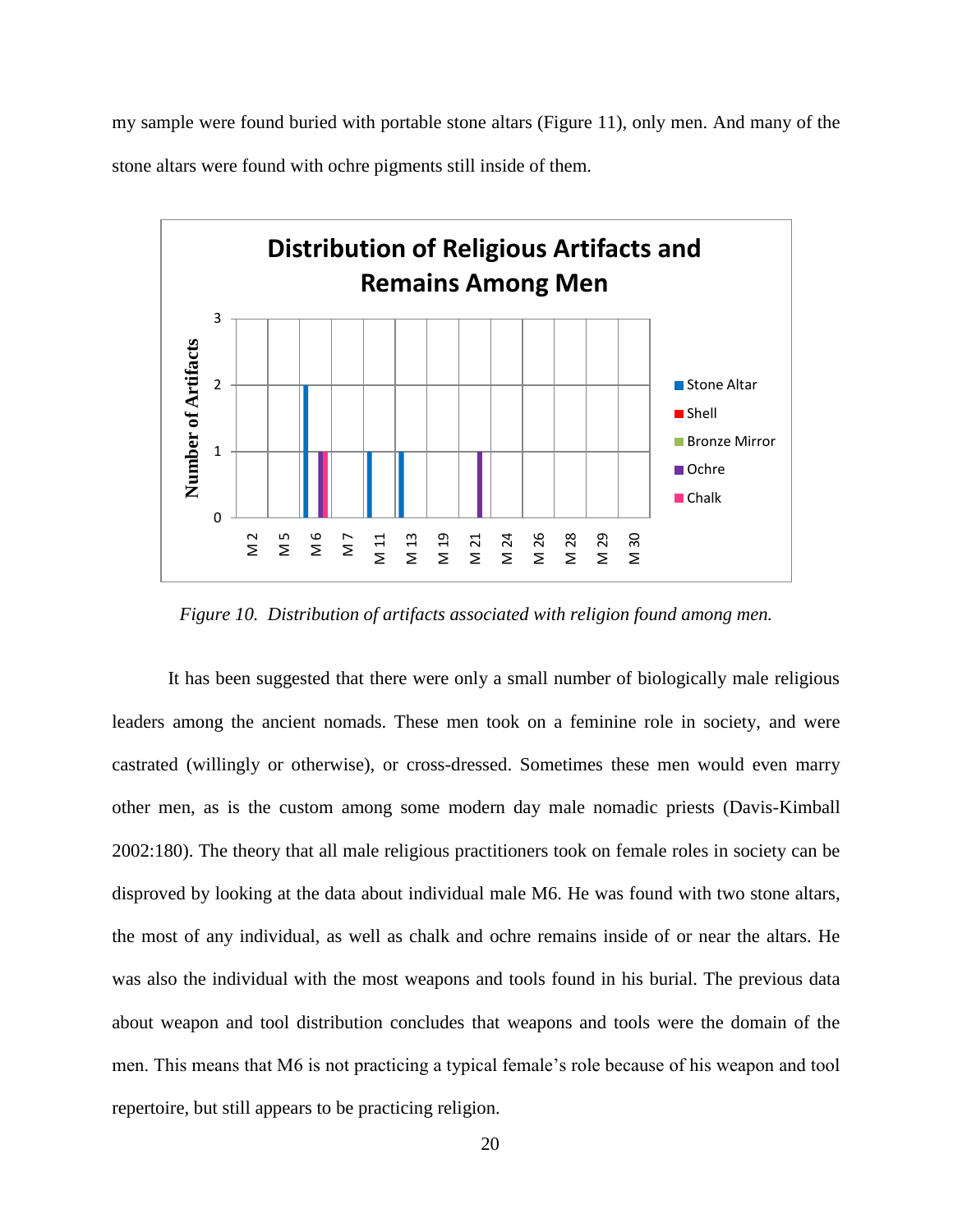

*Figure 11. Portable stone altars found in the burial of individual M6 (Davis-Kimball and Yablonsky 1995:150)*

# **Animal Sacrifices**

Animal remains are found among many graves in Pokrovka. Archaeologists believe these to be ritual sacrifices, so that the deceased have food for the journey to the afterworld. If iron knives are found among grave goods they are usually located amongst these remains**.** These knives may have been ritual in nature, and left with the animal remains so the deceased could cut the meat of their animal sacrifices. They most likely served as an Iron Age "table knives" (Berseneva 2008:142), or general utilitarian tools thought to be useful in the afterlife.

Among the ancient nomads of the steppes, horses were considered essential for battling. There are three burials that contain horse remains; including two males aged 40-45 (M7 and M30) and one female aged 40-45 (F3). Individuals M30 and F3 also had a large amount of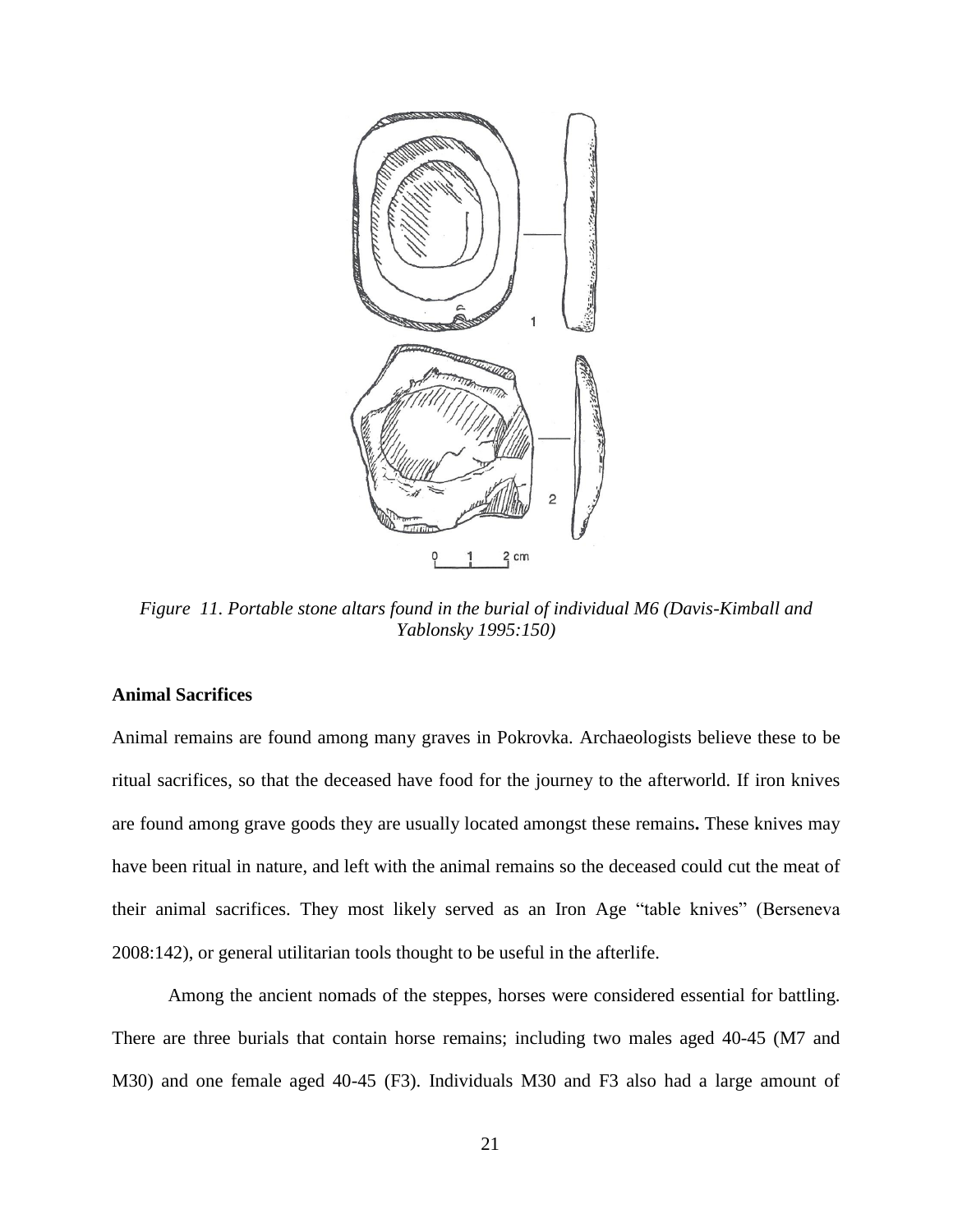weapons associated with them when compared to the other adult individuals. My sample shows that horse remains are not common, and were only found with people between the ages of 40 – 45 years old of both sexes. These people could have been elders and given special sacrificial horse offerings because of their importance to the society.

#### **Distribution of Artifacts Related to Weaving and Sewing**

The nomadic grave goods associated with the domestic tasks of weaving and sewing include spindle whorls (Figure 12), awls (Figure 13), and a needle. These tools would be used for weaving wool and hair to make yarn, punching holes into the textiles, and finally sewing. These instruments are used to create such textiles as felt that both lines the top of the yurt to keep the heat inside and is used for wrapping the deceased, clothing, and blankets for the cold weather. According to some scholars only women are buried with spindle whorls. Davis-Kimball says that "spindle whorls….were only found in women"s burials" (Davis-Kimball 2002:29), and Guliaev notes, "alongside the weapons, these Amazon graves contain a full set of purely female objects: clay and lead spindle whorls; bronze mirrors; bracelets, rings, earrings, and necklaces made of bronze, gold, silver, and glass" (Guliaev 2003:115).

According to my data, these statements are false because four spindle whorls were found with a total of three men, and two additional men were each found with an awl. This greatly contrasts with the only two women associated with sewing objects. One possessed a spindle whorl and the other a needle (Figure 14).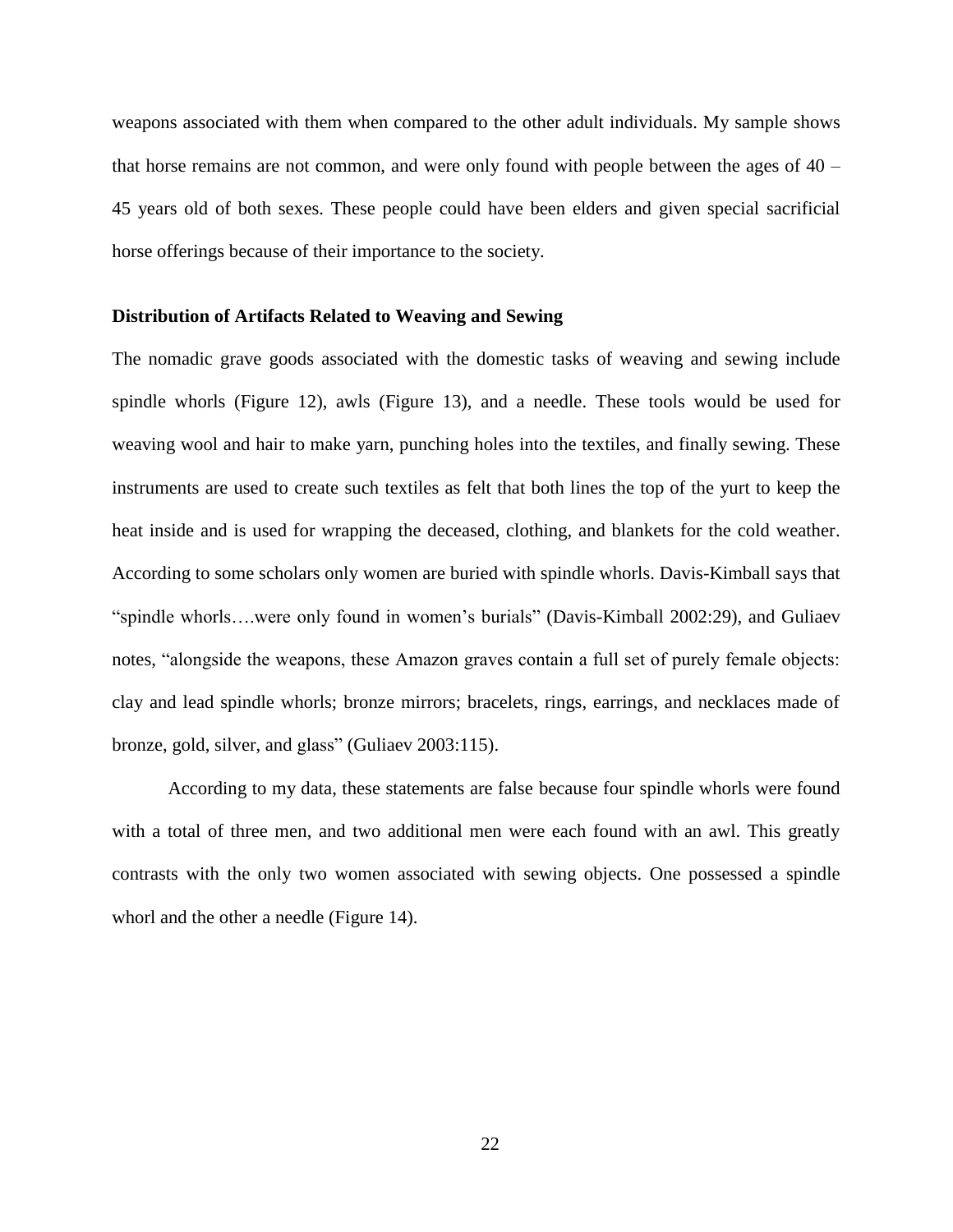

*Figure 12. Spindle Whorl found with individual F20 (Davis-Kimball and Yablonksy 1995:153)*



*Figure 13. Awl found with individual M7 (Davis-Kimball and Yablonsky 1995:151).*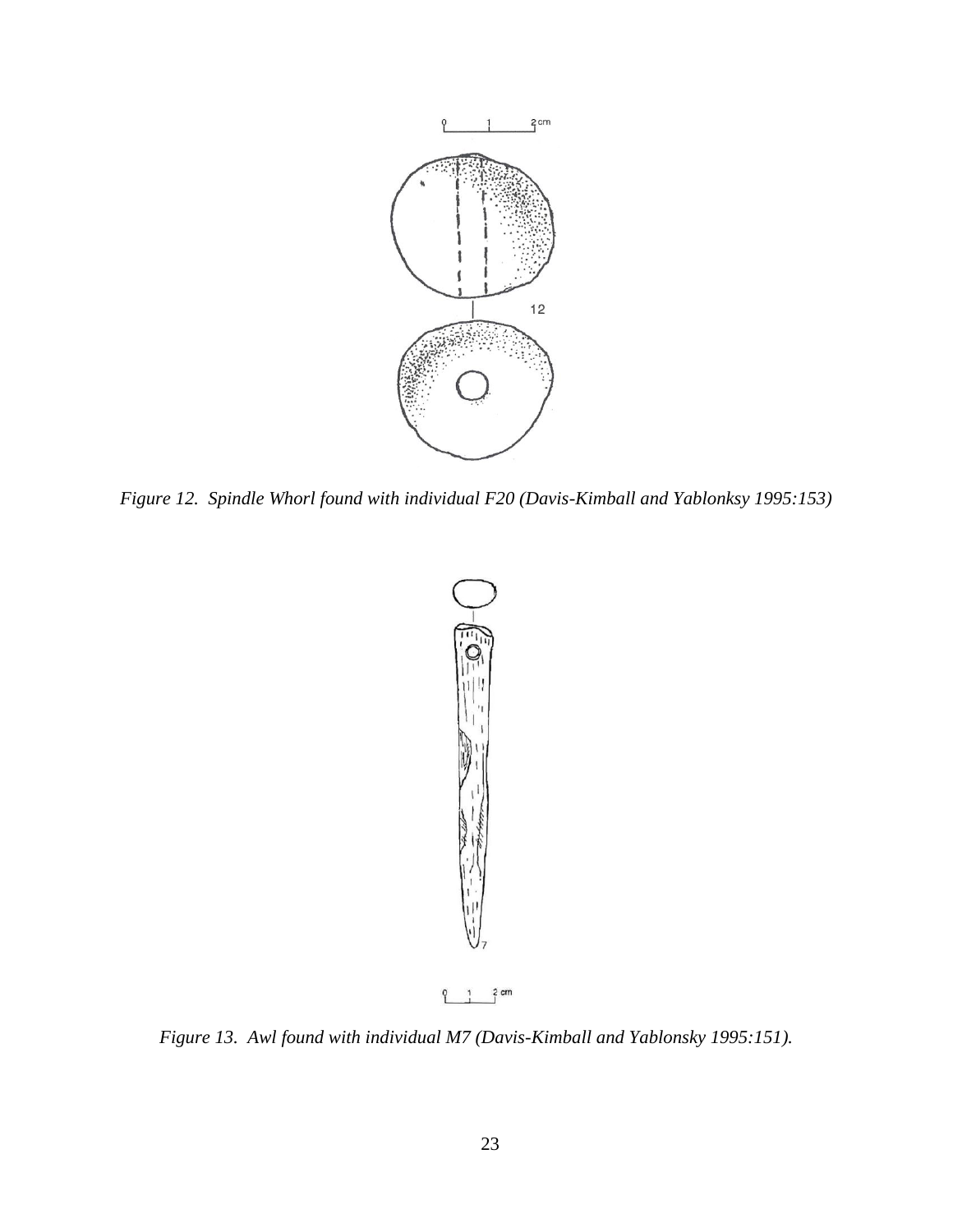

*Figure 14. Distribution of artifacts used for sewing.*

This data very much suggests that men in ancient nomadic steppe societies were involved in weaving. A total of five men, or 38.5%, were buried with sewing artifacts (Figure 15), whereas only two women, or 22%, were associated with sewing artifacts (Figure 16)**.** Because the majority of spindle whorls were found among men, this could suggest that men were more involved in creating yarn and using awls to punch holes into fabrics, such as the leather they work with to create horse gear. The needle found with one woman could suggest that women were more involved in sewing and finer needlework.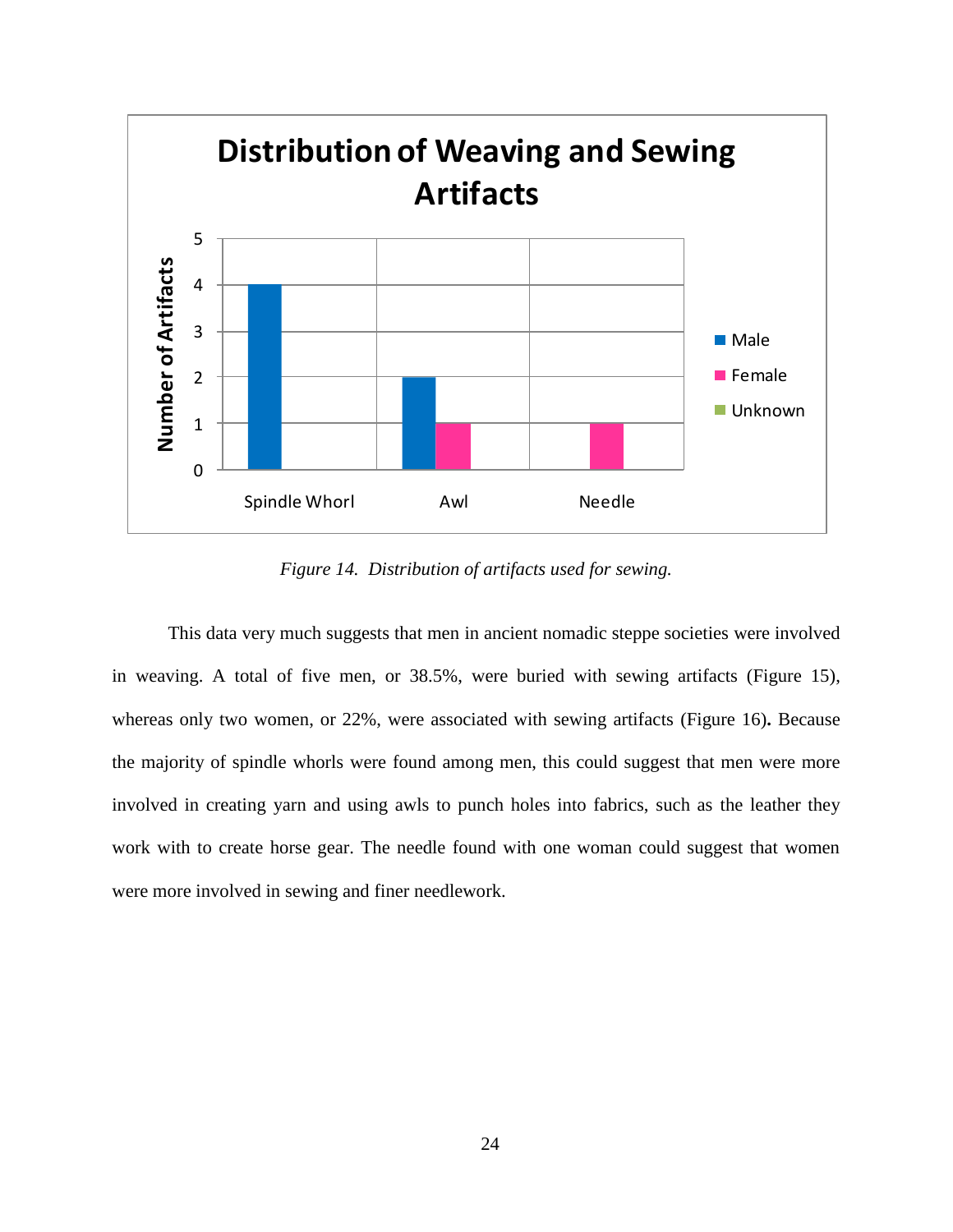

*Figure 15. Distribution of sewing artifacts among men.*



*Figure 16. Distribution of sewing artifacts among women.*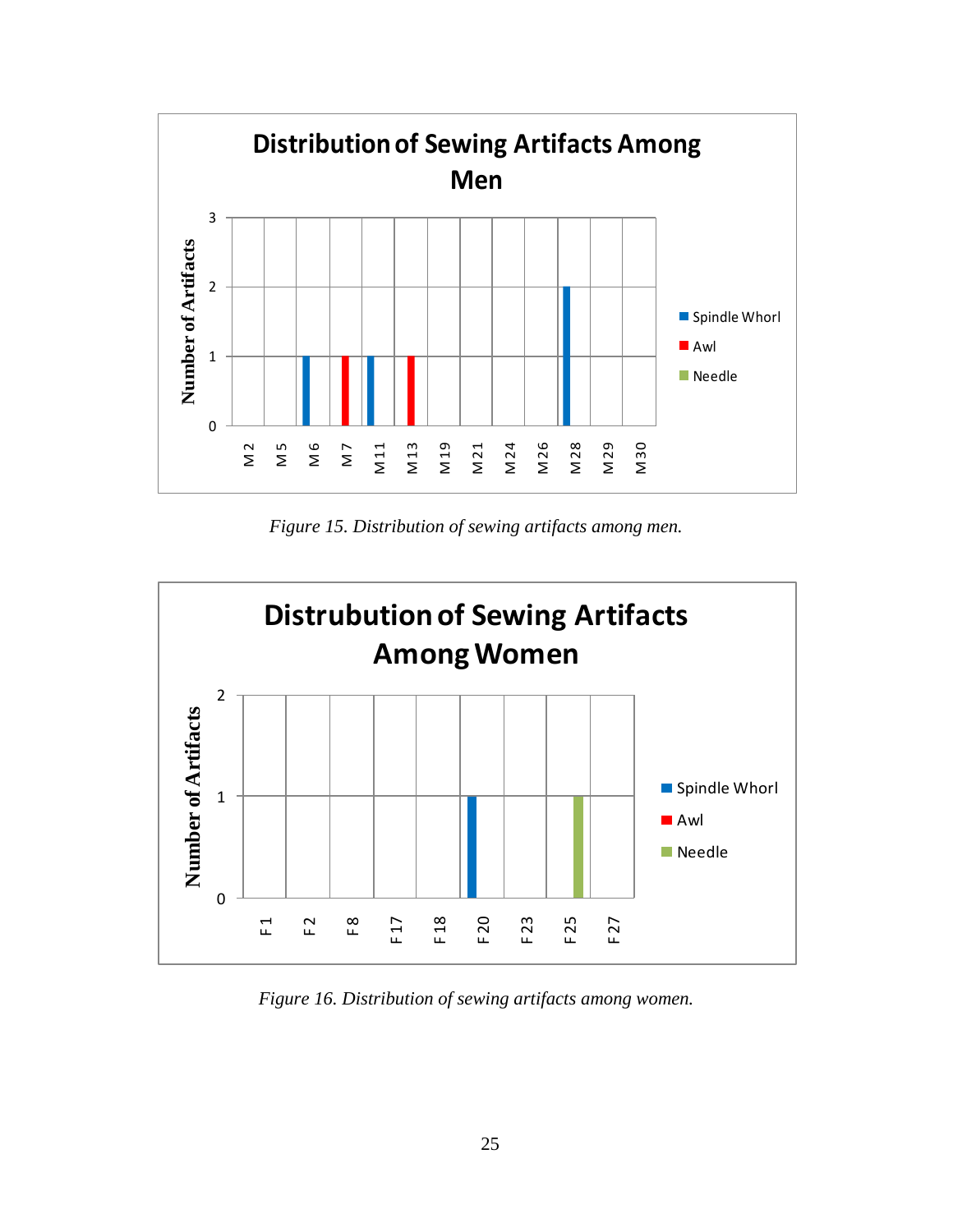# **Cross-Cultural Examination**

There are no known people who are direct descendents of the Early Sarmatians. There is a nomadic group living in the territory where the Sarmatians used to roam. These contemporary patriarchal, patrilocal, steppe nomads are called Kazaks (sometimes spelled Kazahks), and "although they inhabit the same region once ruled by ancient steppe nomads, the Kazaks cannot be viewed as the true ethnic descendants of any of the nomadic tribes who once lived in Eurasia. Instead, they are a mixture of the many groups who lived in these lands throughout the millennia" (Davis-Kimball 2002:23).

The boundaries between "male" and "female" daily tasks in modern day Kazak societies are more flexible for young children rather than adults. For example young girls and boys both help their mothers in the kitchens and their fathers in the fields. In traditional Kazak society tasks were assigned by gender. Women sewed clothing, wove rugs, and made wool while men worked with ceramics and leather (Ember and Ember 2003:576). Today the Kazaks are more urbanized and have specialized careers, most of which are still divided by gender. Cross dressing is rare and homosexuality is viewed as unnatural (Ember and Ember 2003:578).

An ethnographic study of the Kyrgyz nomadic group in Kyrgyzstan described their way of life and gender roles:

The transhumant life-style required that both men and women operate independently of one another; thus, both sexes rode horses and knew how to hunt and prepare food. Women were principally in charge of putting up and striking the large yurt, caring for all domestic animals used as food sources, and shearing sheep for wool to construct felted rugs (*shurdak*). Both men and women herded nondomestic animals as well. Although tribal organization of the clan system included a de facto male army to protect pasturelands, there are legends of Kyrgyz women warriors. [Kuenhast and Stroughes 2002:5]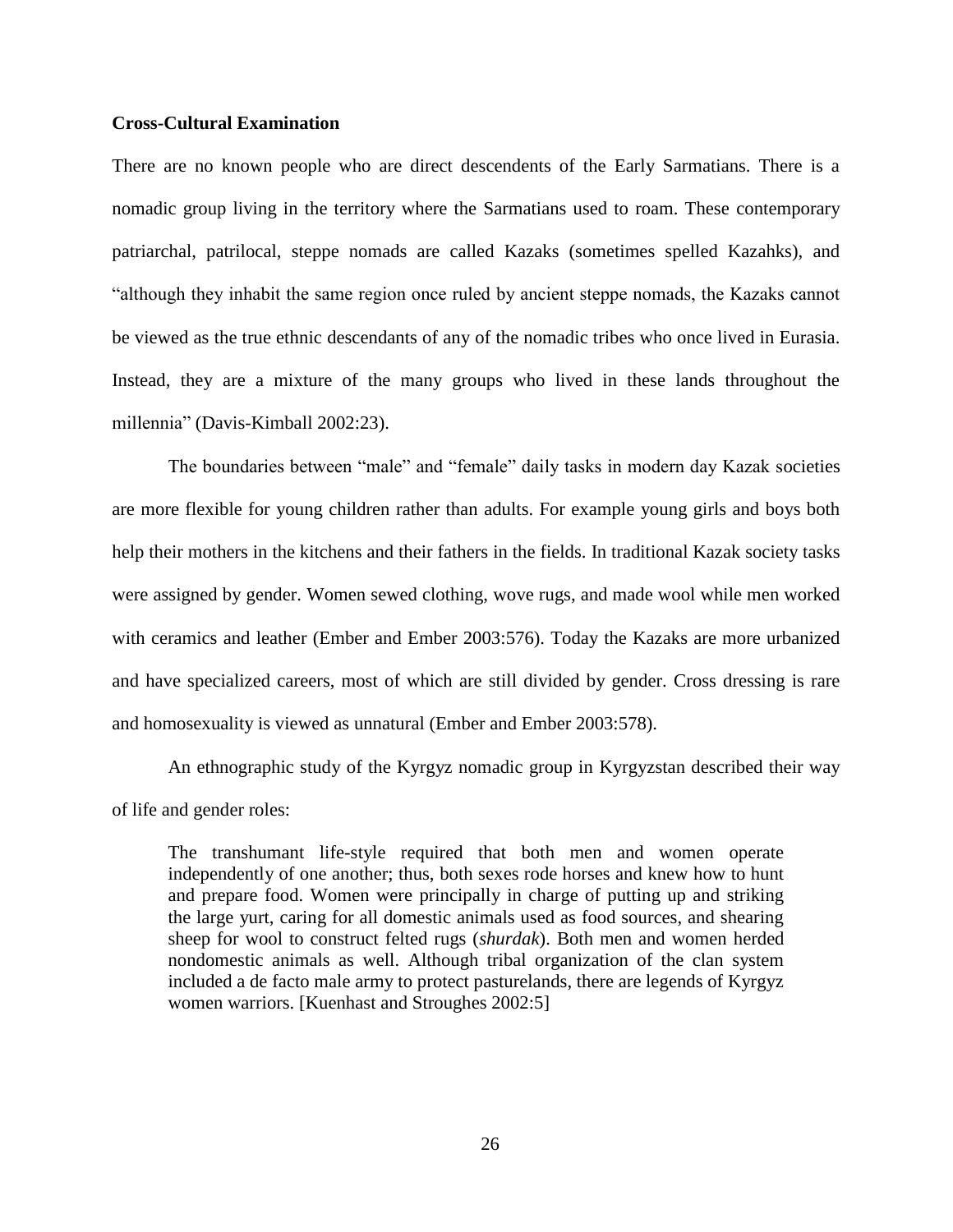This example shows that men and women both partake in many of the same tasks such as riding horses and preparing food, but specific tasks are designated to each sex as well because the women are more responsible for setting up the *yurt* and the domestic surroundings.

Changthang is a region in Ladkh, an area of northeastern India near Tibet. The pastoral nomads here are called Changpa, and among the Changpa nomads both men and women weave. The men generally weave male items which include horse gear and sometimes the tent of their *yurt*. It is likely that both of these tasks require the use of spindle whorls and awls like the archaeological assemblage of Pokrovka shows associated with men. Among the Changpa nomads women are not to weave the exterior of the *yurt*. This task is for men only.

In Changthang, it is only the men who weave the tent from the yak hair. Women also weave, but never the tent…weaving in Changthang… is something undertaken by men AND women. Sewing, however, is man"s job. The men in general weave the "male" items: saddle blankets, saddlebags, etc. However, where the men are not available, the women are permitted to undertake this work too. However, women must not weave the tent. [Rösing 2006:67]

This ethnographic example shows how men and women both partake in weaving, however within the task of weaving there is still a gender division of what is considered appropriate for men to make compared to what is appropriate for women.

Another society in which male nomads weave are the Rupshupa of Rupshu located in Ladakh. The women are the main weavers and sewers in this society, but men do their fair share

of these activities as well. According to ethnographer Monisha Ahmed:

While spinning is an all-female activity, twisting is a male one... The female spindle is a slender cone of willow wood with pointed ends. It has a shaft length of approximately twenty-five centimeters, and is not weighted down with a spindle whorl…The spindle is twirled in a clockwise direction with the right hand while the left hand feeds the yarn onto the spindle and pulls it out into long threads of wool.

The male spindle is larger in size than the female spindle, and has a shaft length of about forty centimeters. It is held in the man"s right hand and turned in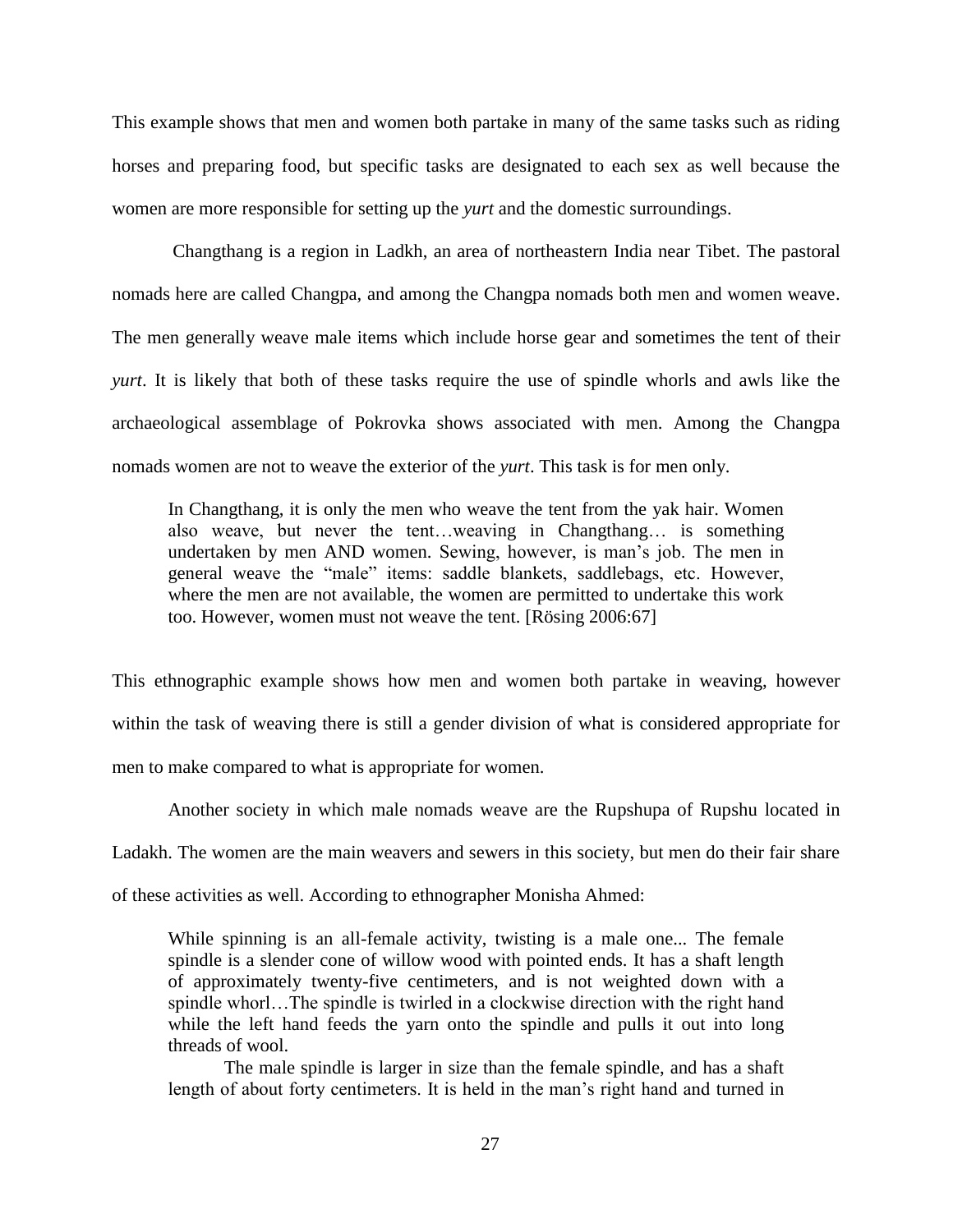an anti-clockwise direction, while the left hand feeds the yarn onto it…men also twist using a spindle weighted down at one end with a wooden whorl. [Ahmed 2002:71,73]

In this society, like the Changpa, there is a gendered division among weaving. Both sexes weave however, men and women have different size spindles and only the men use spindle whorls, which can also be seen in the archaeological record. There are also restrictions as to what each sex can do with their spindles; women spinning yarn versus men twisting it. It is also common among nomadic societies to see men working with one specific fiber and women with another. Among the Rupshupa, women spin wool from sheep and yak, and men twist goat and yak hair, and twist yak wool if it is necessary (Ahmed 2002:75). A similar observation about Ladakh nomads made by Jaya Jaitly (as cited in Ahmed 2002:75) states that both men and women spun wool into yarn, but the women only spun sheep"s wool while the men spun yak and goat wool.

Although both sexes partake in weaving, they still find a way to differentiate what is female and what is male. "Textile production in Rupshu reflects the complimentary but separate worlds of women and men, and gives dimension to their concepts of gender" (Ahmed 202:76). The tasks are egalitarian, but there appear to be strictly constructed social ideas about what behaviors are appropriate for men and women. However, if one of the sexes were to try an activity of the other sex, there is generally no stigma attached to it (Dimaggio 2003:2). The archaeological evidence, with the reinforcement of the accounts of the modern Changpa and Rupshupa peoples, suggests both men and women weaved in the past. Gender role patterns existed in the past, but appear to have been less strict, when compared with ethnographies of today. Female F3 did not adhere to her domestic roles like the rest of the women, and she was honored in death by being buried with the points that she presumably used. This means that she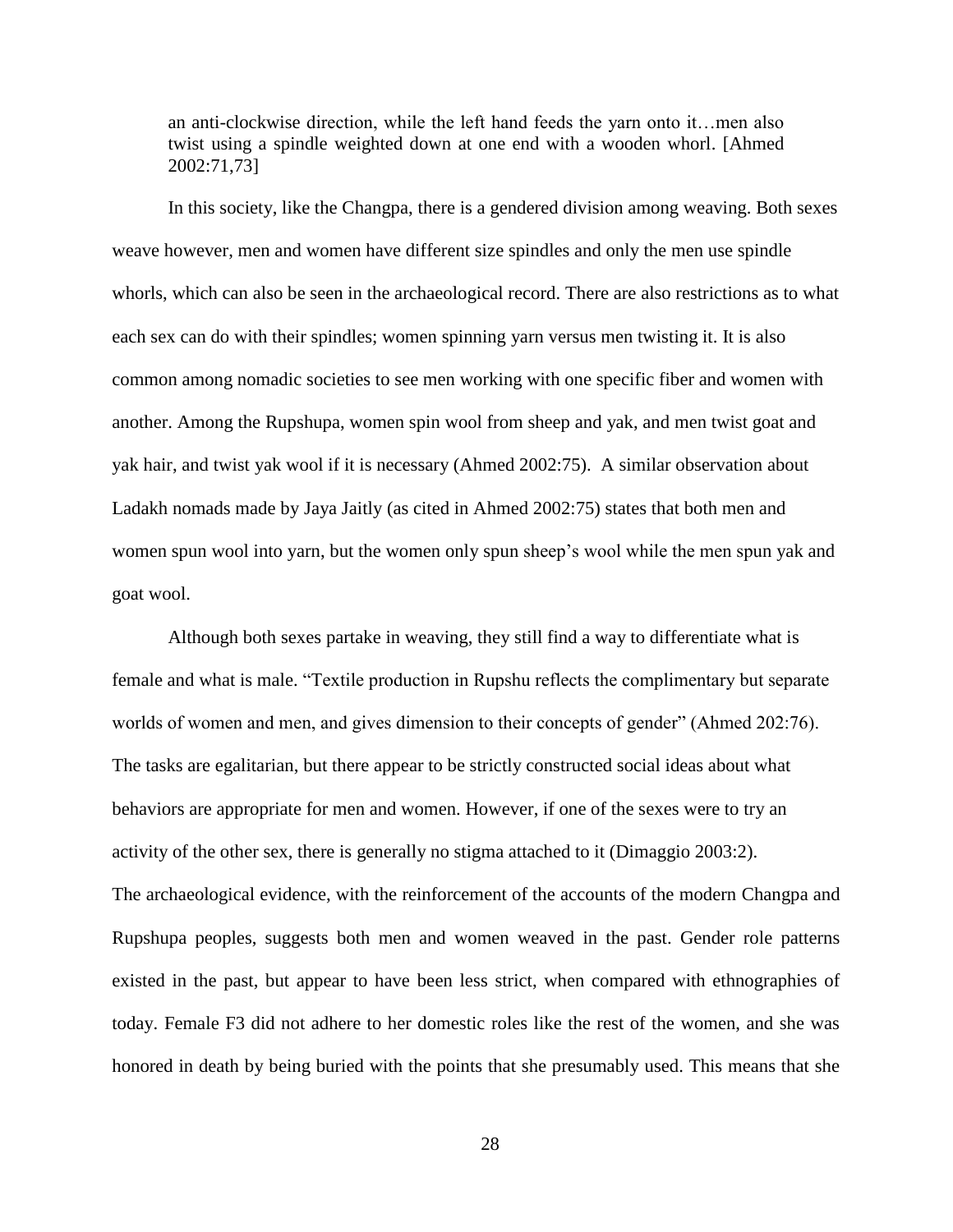was fully accepted by society when she took on a masculine role or at least a role different from that of the other women.

### **CONCLUSIONS**

In the past it was assumed that traditional roles of nomadic women included domestic tasks, sewing, cooking, and religious leadership. Among men the main objective was warfare and battling, and my data has provided support for some of these claims, and contrary evidence for others.

In the category of weaponry and tools knives, daggers, and whetstones, can be placed in their own grouping as utilitarian tools. The knives were evenly distributed among men and women, implying that the knives served a multitude of purposes. Daggers are similar to knives in that they could be used for utilitarian purposes, though they also could have been used in combat. Whetstones are simply a tool because they are used to sharpen weapons and knives, and were still found with more men than women. The weapons and tools were found with a higher percentage of men than women (77% of men were buried with a tool or weapon compared to 44% of women). A greater variety of these objects were associated with men, and swords and spears are only found aomng men. This provides evidence to support that men were the ones who wielded weapons. However, there are some anomalies such as the case with female F3. She had more iron points than most of the men. This suggests that she broke away from her gendered norm, because the other women associated with tools had no more than a few points adding to the notion that the majority of warriors were men. Female F3 shows that some women may have taken on more masculine roles within society. She was honored in death with a grave deposit of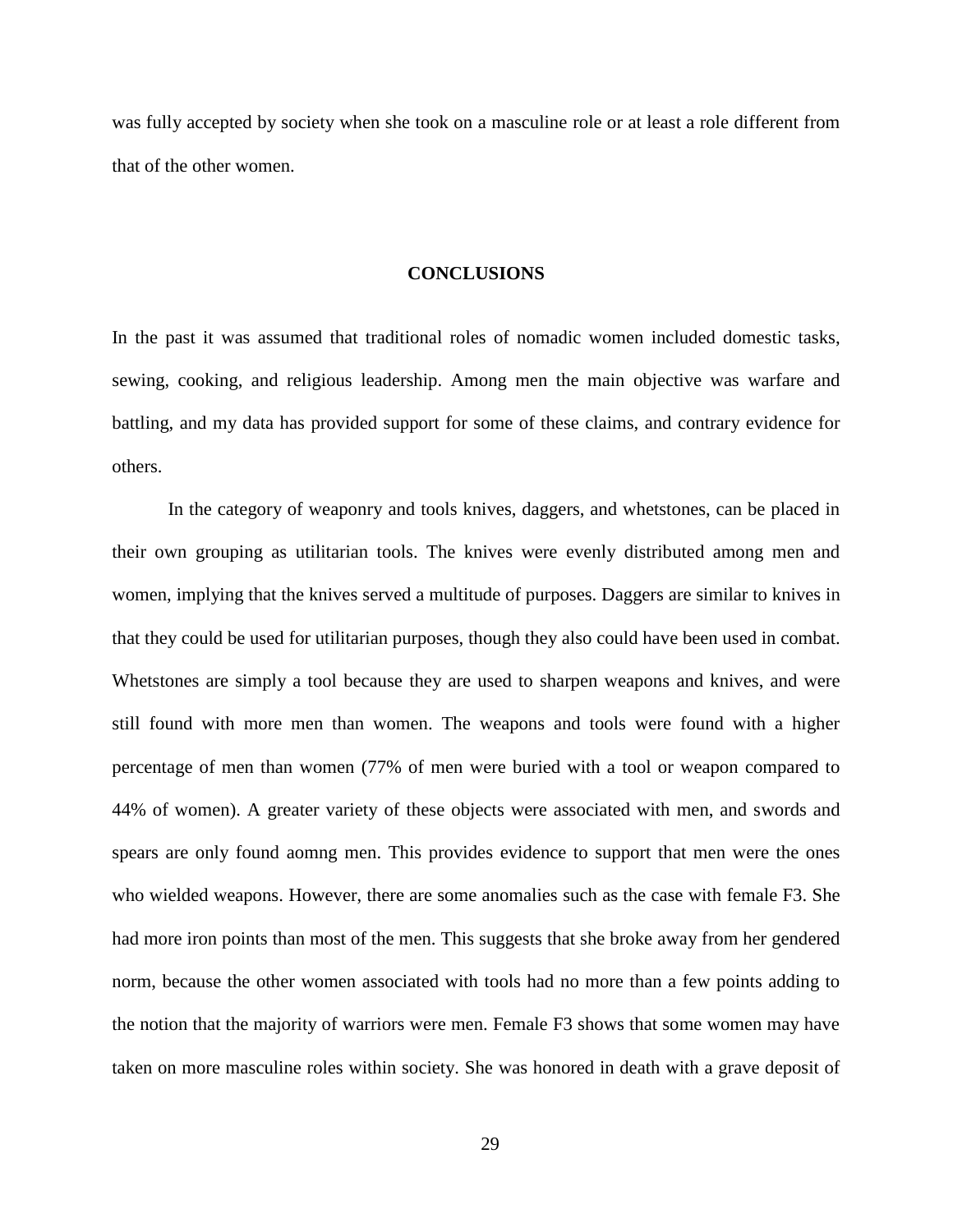many points, and this might show that ancient Iron Age nomads were more accepting of blurring gender lines because she was commemorated and not shunned for her role reversal.

Regarding religion, men were found with more stone altars, than women. This shows that men are associated with the grinding of ochre"s and ores into pigments for ritual events such as body painting and burial decorations on the deceased. Male M6 disproves the idea that nomadic men who practice religion take on the role of a female. This is because he is buried with a large quantity and large variation of weapons and tools which have been proved to be masculine. This means that some religious acts were in fact carried out by masculine men, not just women and feminine men. The data also shows that shells and bronze mirrors are objects only associated with women.

The distribution of weaving and sewing artifacts suggests archaeologically that the ancient nomadic men of Pokrovka were using spindle whorls to create yarn, and awls to punch holes into textiles. There is ethnographic data from the Changpa and Rupshupa nomads of Ladakh that shows men and women both partake in weaving, however the tasks are very much differentiated by gender. Men weave certain fibers, a certain way, using certain tools and the same socially constructed norms apply to women. The final product that each sex creates may be restricted as well. This ethnographic evidence in combination with the spindle whorls associated with men in the archaeological record provides a convincing argument that ancient nomadic men as well as women were weaving, and that the act of men weaving was a social norm as it is today.

There is also significant evidence in the archaeological record to suggest patrilineality. Of the shared burials containing an adult and a child, the adult is almost always male. This pattern can be seen in the later excavations of Pokrovka, as well as among other ancient nomadic burials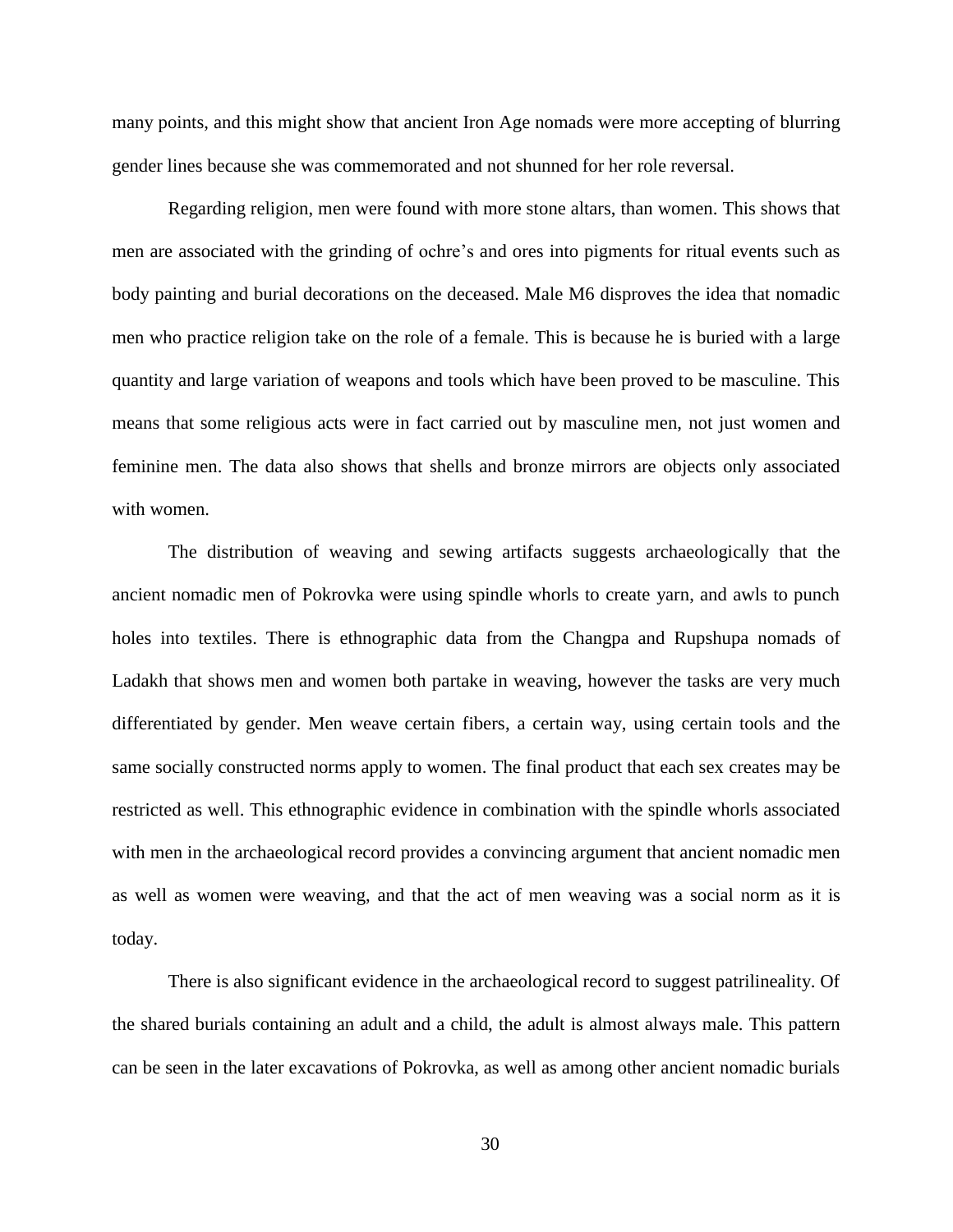excavated in the Eurasian steppe. In some contemporary nomadic societies, such as the Kazaks, the children are born on the male side of the *yurt* to symbolize that the child belongs to the father, and this could be represented archaeologically by children being buried with their fathers. Future DNA tests between the adult males and children who are buried together could prove or disprove my theory.

The gender roles of a past society are hard to interpret from grave goods alone, but with the help of ethnographic information interpretations about social roles can be pieced together. At Pokrovka both sexes are associated with weaponry and tools, religious artifacts, and sewing and weaving. There appears to be a general division between the gender roles of the ancient nomads, however they do not seem to be strict. If one chose to blur the gender lines by doing something traditional of the other sex it was acceptable.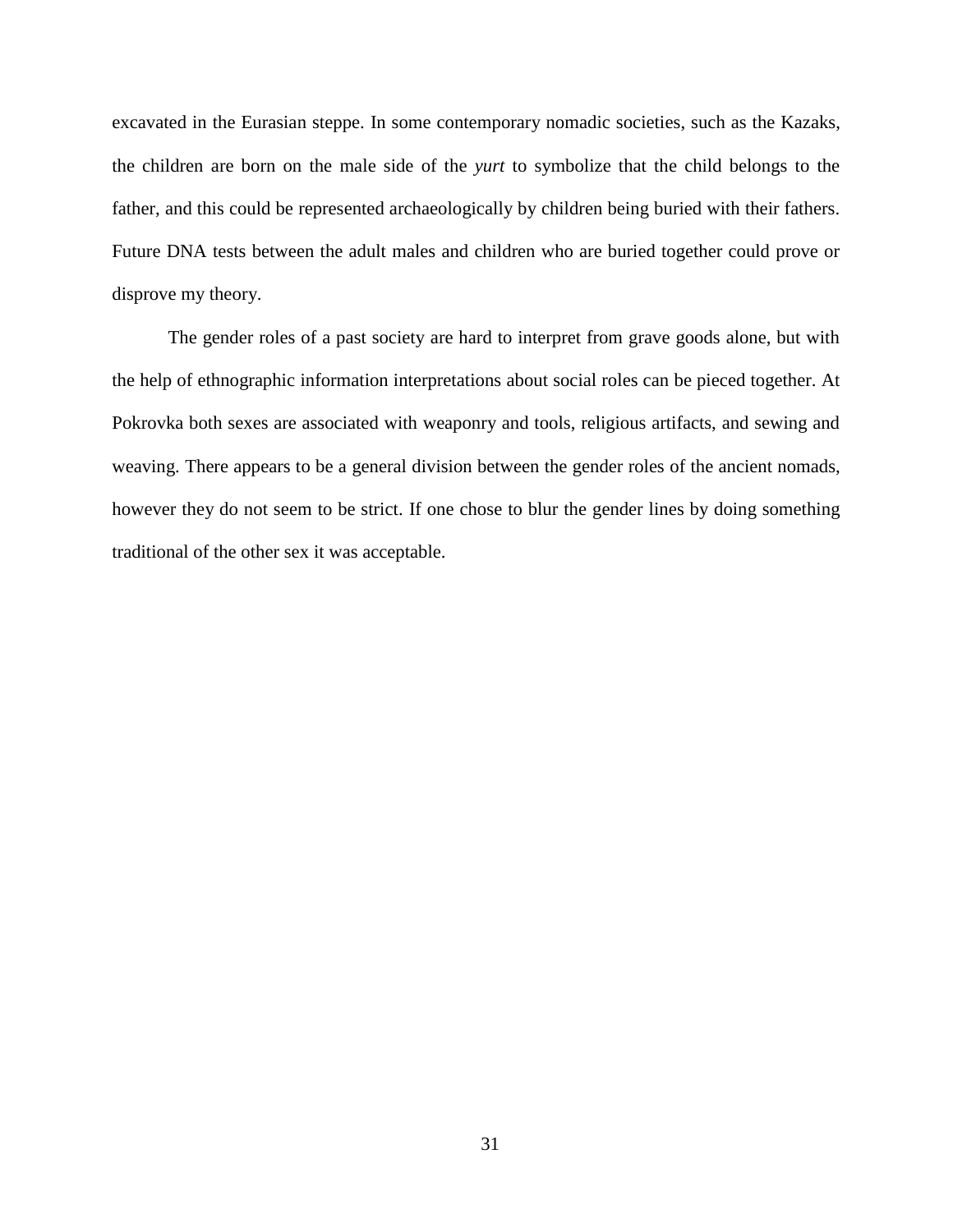### **BIBLIOGRAPHY**

### Ahmed, Monisha

2002 Living Fabirc: Weaving Among the Nomads of Ladakh Himalaya. Weatherhill, Trumbell, Conneticut.

### Berseneva, Natalia

2008 Women and Children in the Sargat Culture. In *Are All Warriors Male?: Gender Roles on the Ancient Eurasian Steppe*, edited by Katheryn M. Linduff and Karen S. Rubinson, pp. 131-157. Altamira Press, New York.

### Davis-Kimball, Jeannine

2002 *Warrior Women: an Archaeologist's Search for History's Hidden Heroines*. Warner Books, NY.

# Davis-Kimball, Jeannine

2001 *Statues of Saurormatian and Sarmatian Women*. Center for the Study of Eurasian Nomands (CSEN), Electonic Document, [www.csen.org/WomenWarriors/Statuses\\_Women\\_Warriors.html,](http://www.csen.org/WomenWarriors/Statuses_Women_Warriors.html) accessed February 2, 2011.

### Davis-Kimball, Jeannine, and Leonid T. Yablonsky

1995 *Kurgans on the Left Bank of the Ilek: Excavations at Pokrovka 1990-1992.* Zinat Press, Berkely.

#### Dimaggio, Jay

2003 *Culture Summary: Lechpa*. HRAF, New Haven, Connecticut, USA.

#### Guliaev, Valeri I.

2003 Amazons in the Scythia: New Finds at the Middle Don, Southern Russia. *World Archaeology* 35(1):112-125.

#### Herodotus

1975 *The Histories*. Trans. by A. D. Godley, Harvard University Press, Cambridge, Massachusetts.

#### Hanks, Bryan

2008 Reconsidering Warfare, Status, and Gender in the Eurasian Steppe Iron Age. In *Are All Warriors Male?: Gender Roles on the Ancient Eurasian Steppe*, edited by Katheryn M. Linduff and Karen S. Rubinson, pp. 15-32. Altamira Press, New York.